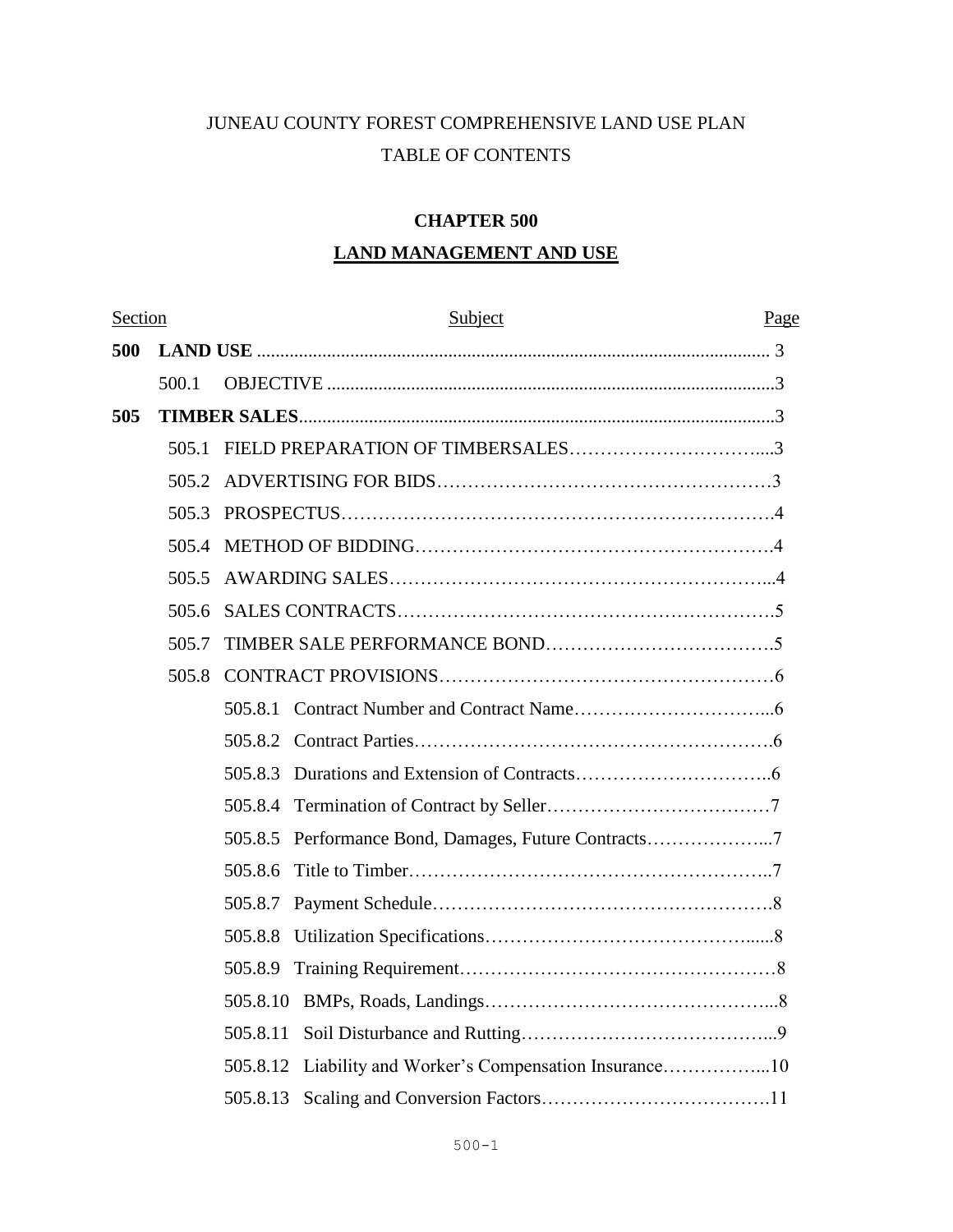|     |        | 505.8.15 Other Contract Conditions for Consideration13 |     |
|-----|--------|--------------------------------------------------------|-----|
|     |        |                                                        |     |
|     | 505.9  |                                                        |     |
|     | 505.10 |                                                        |     |
|     |        |                                                        |     |
|     |        |                                                        |     |
|     |        |                                                        |     |
|     |        |                                                        |     |
|     |        |                                                        |     |
|     |        |                                                        |     |
|     |        |                                                        |     |
| 510 |        |                                                        |     |
|     | 510.1  |                                                        |     |
| 515 |        |                                                        |     |
| 520 |        |                                                        |     |
|     | 520.1  |                                                        |     |
|     | 520.2  |                                                        |     |
|     | 520.3  |                                                        |     |
|     | 520.4  |                                                        |     |
|     | 520.5  |                                                        |     |
|     |        |                                                        | .22 |
|     |        |                                                        |     |
|     |        |                                                        |     |
|     |        |                                                        |     |
|     |        |                                                        |     |
|     | 520.7  |                                                        |     |
|     | 520.8  |                                                        |     |
|     | 520.9  |                                                        |     |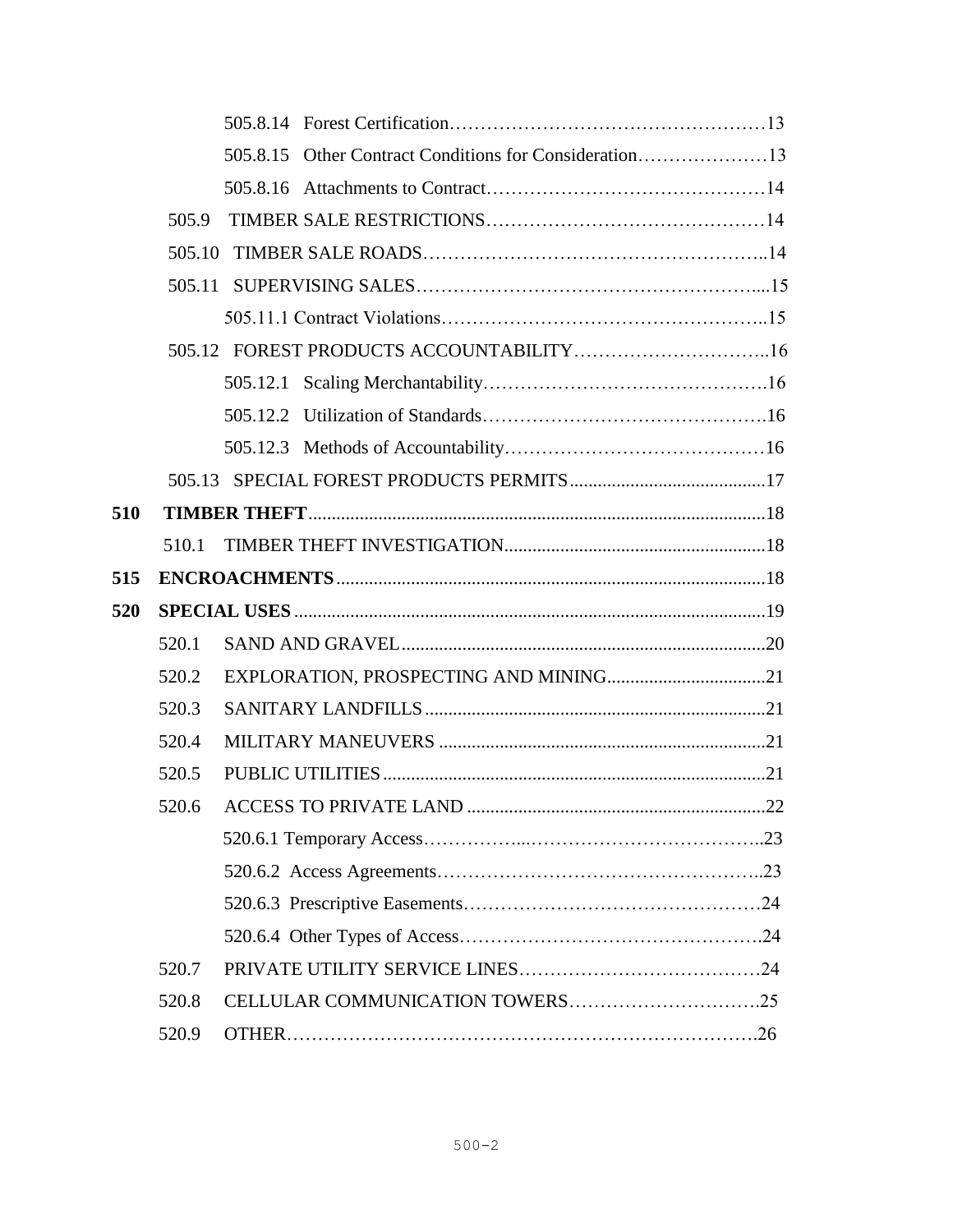#### **500 LAND USE**

### 500.1 OBJECTIVES

- 1. To identify policies and procedures employed to effectively manage, utilize and sustain the resources of the County Forest.
- 2. To identify regulated management activities, land uses and special resource areas.
- 3. To layout proper permits needed for certain activities on the County Forest.

#### **505 TIMBER SALES**

Regulated cutting of timber is essential to the goals and objectives of this plan. Timber harvesting will be conducted to achieve a sustainable harvest level. Harvest areas will be distributed in the forest to accommodate such needs as biodiversity, wildlife, aesthetics, watershed protection and other biological needs. The Wisconsin Forest Inventory and Reporting System (WisFIRS) will be used for planning all timber harvests activities on the County Forest. All sales will be established, administered and reported in accordance with the DNR Timber Sale Handbook (2461). All sales on the forest are to be advertised for public bidding, with the exception of small sales with an appraised value of \$3,000 or less or sales that would qualify under a salvage provision (s. 28.11 (6) (c), Wis. Stats.). These sales may be sold direct without advertising.

### 505.1 FIELD PREPARATION OF TIMBER SALES

The County and the DNR will cooperate to locate, designate and prepare harvest areas for sale. The Forest administrator and DNR Liaison forester shall jointly be responsible to see that the field work on sales is accomplished. Administrator and Liaison will also jointly be responsible for ensuring that all proper documentation for each timber sale is properly filled out and routed for review.

### 505.2ADVERTISING FOR BIDS

After field work is completed and necessary reports receive DNR approval, the administrator shall prepare a sale prospectus and make it available to interested loggers. Under s.28.11 (6) (b) Wis. Stats, timber sale advertisements, at a minimum, will be by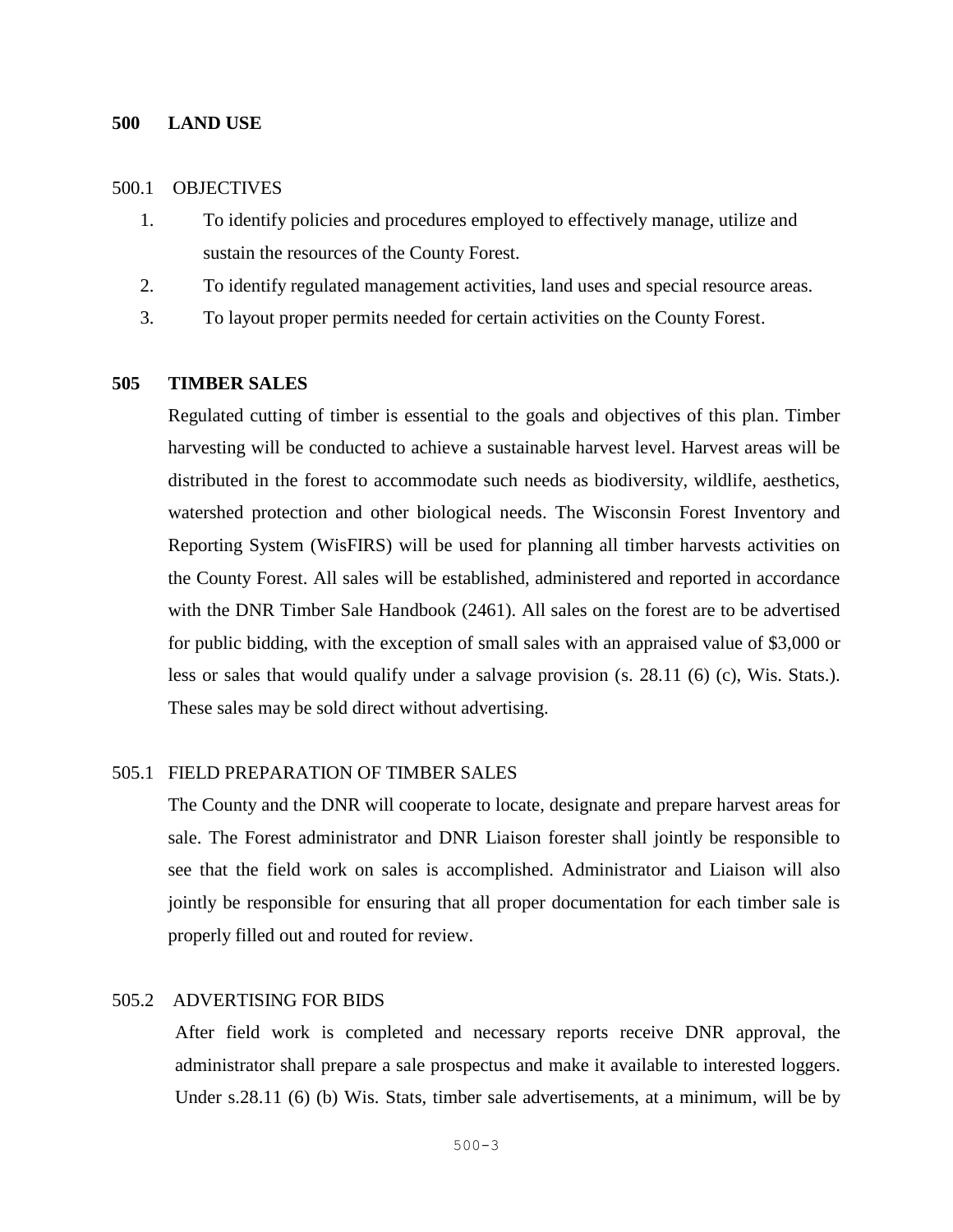classified ad in a newspaper having general circulation in the county. Ads shall be run once each week for two consecutive weeks, the last being at least one week prior to the bid opening. A longer advance time will be given when feasible. Sealed bid sales will generally be offered in early spring. Additional bid openings can be offered as needed.

### 505.3PROSPECTUS

The following minimum information will be made available to prospective bidders:

- 1. Species to be harvested and estimated volume
- 2. Maps of sale areas
- 3. Special contract provisions
- 4. Procedures for bidding
- 5. Bid forms
- 6. Timber sales bond and advance stumpage schedule

#### 505.4METHOD OF BIDDING

Bids will be reviewed, and/or approved, by the Land, Forestry, Parks and Zoning Committee. A sealed envelope showing tract number or advertised number and marked "sealed bid" shall be submitted on County Forest bid forms by the bidder for each tract bid on, and shall contain:

- 1. The bid price per ton, cord or per thousand board feet for each species offered and the total for each species bid. The total value of the timber sale bid shall be indicated on both scaled and lump sum bids. The total bid value must meet or exceed the advertised sale minimum.
- 2. A minimum of 20% of the bid value of each tract must accompany the bid as a bid bond, payable to Juneau County.

### 505.5AWARDING SALES

1. The high bidder is normally awarded the sale contract; however, the committee reserves the right to reject any or all bids and accept the bid offer most advantageous to the county. Grounds for rejecting bids may include without limit:

A. Non-compliance with County Forest contract requirements.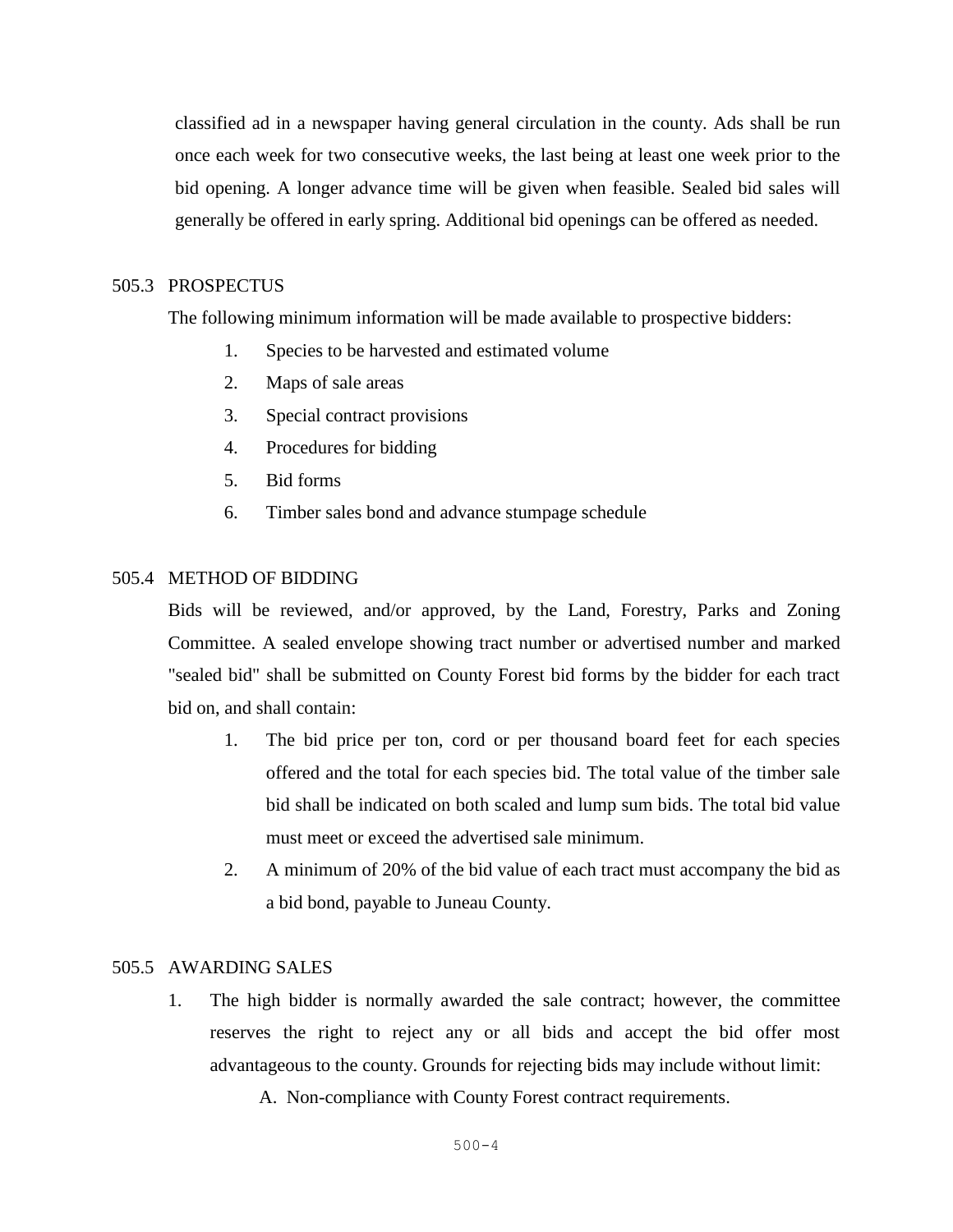- B. Delinquent financial obligations.
- C. Unsatisfactory past performances.
- D. Inability to demonstrate financial or professional capability. Evaluation criteria on timber sales will be price and documented ability to satisfactorily complete the contract. Factors to be assessed may include proposed equipment and operation, references, proof of financial stability, past performance and documented training completed. The award of contract to the successful bidder shall be based upon the bid determined most advantageous to the County.
- 2. Tie bids may be settled by toss of a coin if both parties are agreeable; otherwise the bids on that tract will be rejected and the sale re-advertised.
- 3. Sales remaining unsold after being advertised for one bid opening may be sold direct at not less than the advertised value even though their estimated appraised value exceeds \$3,000. (See DNR [Timber Sale Handbook\)](https://dnr.wi.gov/topic/TimberSales/documents/2461.pdf).

### 505.6SALE CONTRACTS

- 1. Contracts will be prepared with copies provided to the logger with the original filed in the administrator's office.
- 2. Contracts are to be signed by the successful bidder within 15 days of the sale or before cutting begins, whichever occurs first, with payment being made according to the County Timber Sale Bond and Advance Stumpage Payment Schedule. Failure to sign the contract within 15 days may result in forfeiture of the bid bond.

### 505.7 TIMBER SALE PERFORMANCE BOND

1. Surety bonds or an irrevocable letter of credit issued by a bank which is a member of the Federal Reserve System or insured by the Federal Deposit Insurance Corporation may be used in lieu of cash as a performance bond on sales. The letter of credit or surety bond is recommended to be in effect for a period of time equal to the term of the contract, plus 1 year beyond the contract expiration date. This timeframe generally allows for one contract extension prior to close-out. In cases where a contract needs a second extension, an extension of the Letter of Credit will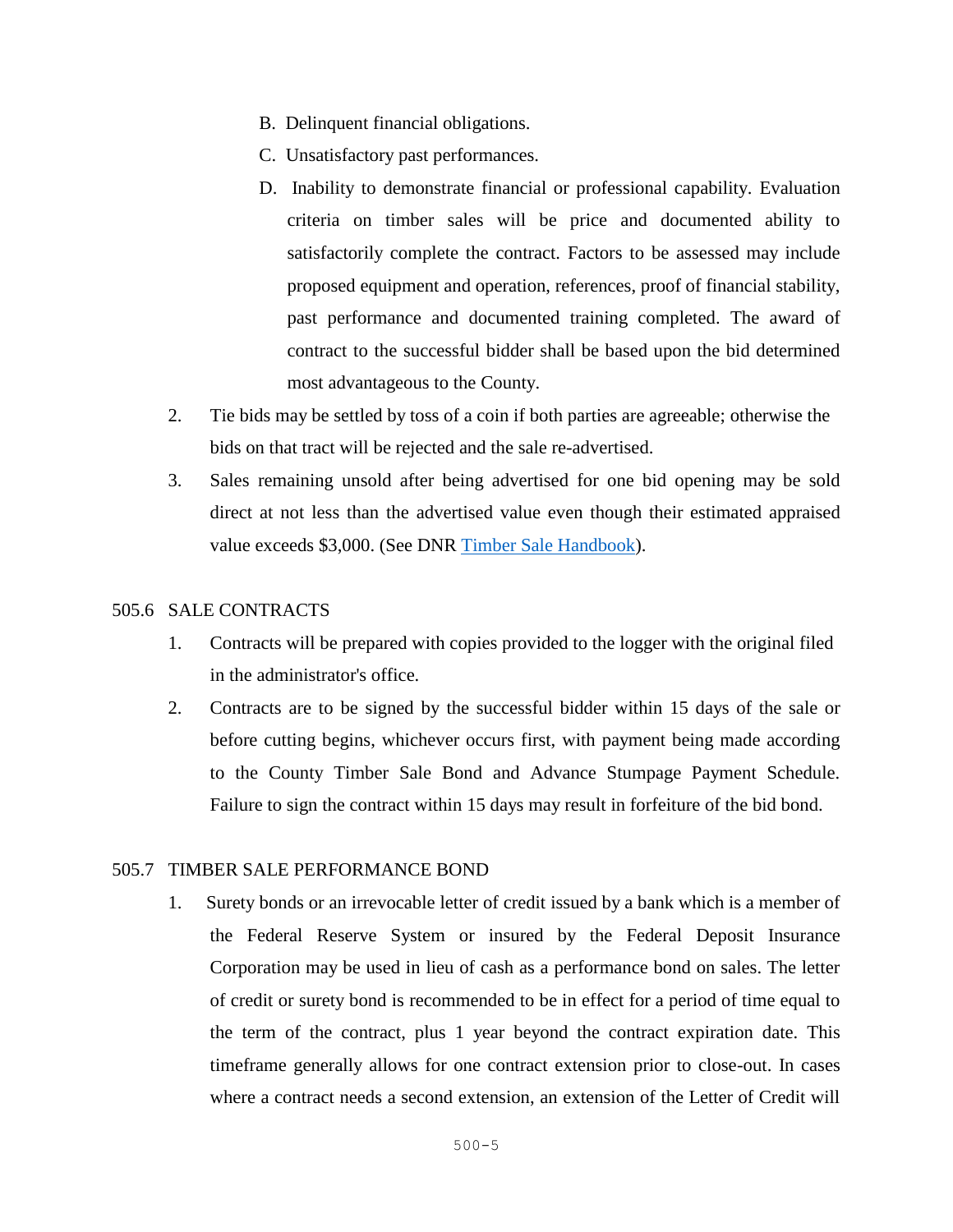also be required.

2. The bid bond may be transferred to the performance bond.

### 505.8 CONTRACT PROVISIONS

All timber sale contracts will be on the form approved by the committee and all provisions therein shall apply. A copy of the timber sale prospectus and map will be attached and become a part of the contract. The following items are essential contract provisions that should be covered in each contract.

505.8.1 Contract Number and Contract Name

Every contract shall have a unique numerical number and depending on county policies/procedures shall have a unique name.

505.8.2 Contract Parties

Contracts must have Name, Address, and other contact information of the Purchaser.

### 505.8.3 Duration and Extension of Contracts

- A. All contracts begin on the date of signature of the Administrator. Contract MUST have a specific end date.
- B. A one year extension, if deemed necessary by the seller, may be granted at the same stumpage rate as the original contract. Each successive extension will have a progressive 5% increase in stumpage rates. All extensions are made at the discretion of the Juneau County Land, Forestry, Parks & Zoning committee.
- C. The maximum time duration of a timber sale contract, including extensions, shall be 4 years. Extension beyond this period of time shall be considered by the committee only in the event of special justification. Special stumpage rate adjustments may be made.
- D. If purchasers do not wish to have contracts renewed or extended and do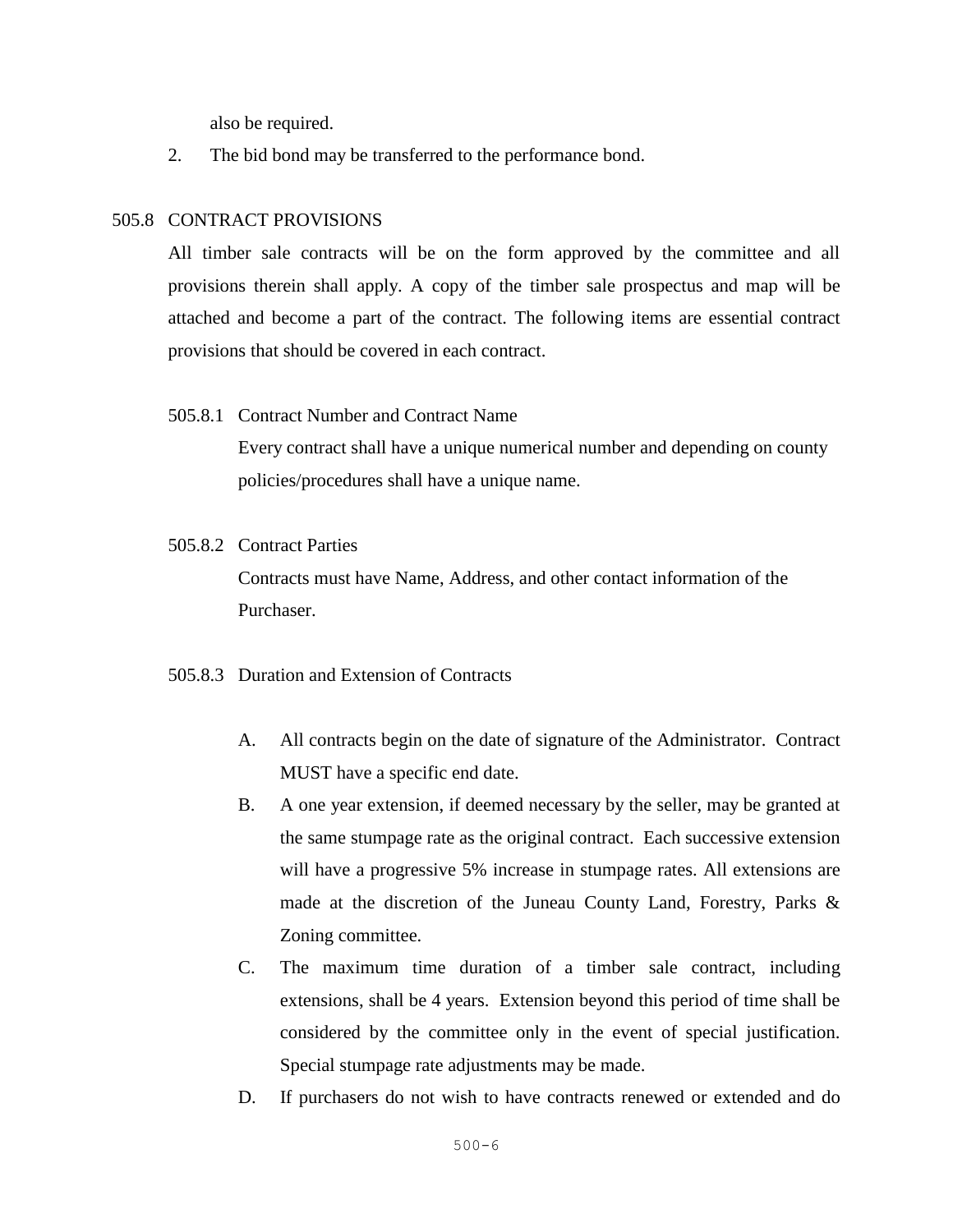not finish the sale prior to expiration, appropriate penalties may be assessed. This includes but is not limited to the assessment of double stumpage for any timber left on the sale

- E. The contractor may request a contract release due to severe physical or financial disability. The committee shall determine whether a release shall be granted and may withhold all or a portion of the bond deposit for damages.
- 505.8.4 Termination of Contract by Seller

Contracts may be terminated by the seller if it is determined by the County Forest Administrator that there has been a breach of contract by the purchaser. If the contract is terminated, the performance bond would be forfeited by the purchaser and additional damages may be sought if necessary.

505.8.5 Performance Bond, Damages, Future Contracts

A performance bond is required for all timber sales in an amount equal to 20% of the estimated value of the timber sale. The performance bond is to be submitted along with the signing of the contract. All or a portion of the performance bond may be forfeited if a breach of contract is identified by the County Forest Administrator. Damages in excess of the performance bond may be pursued. At the committee's discretion, the contractor may be banned from future purchase of county timber sales

### 505.8.6 Title to Timber

Title to timber will remain with the county until the timber has been paid under accordance with the contract.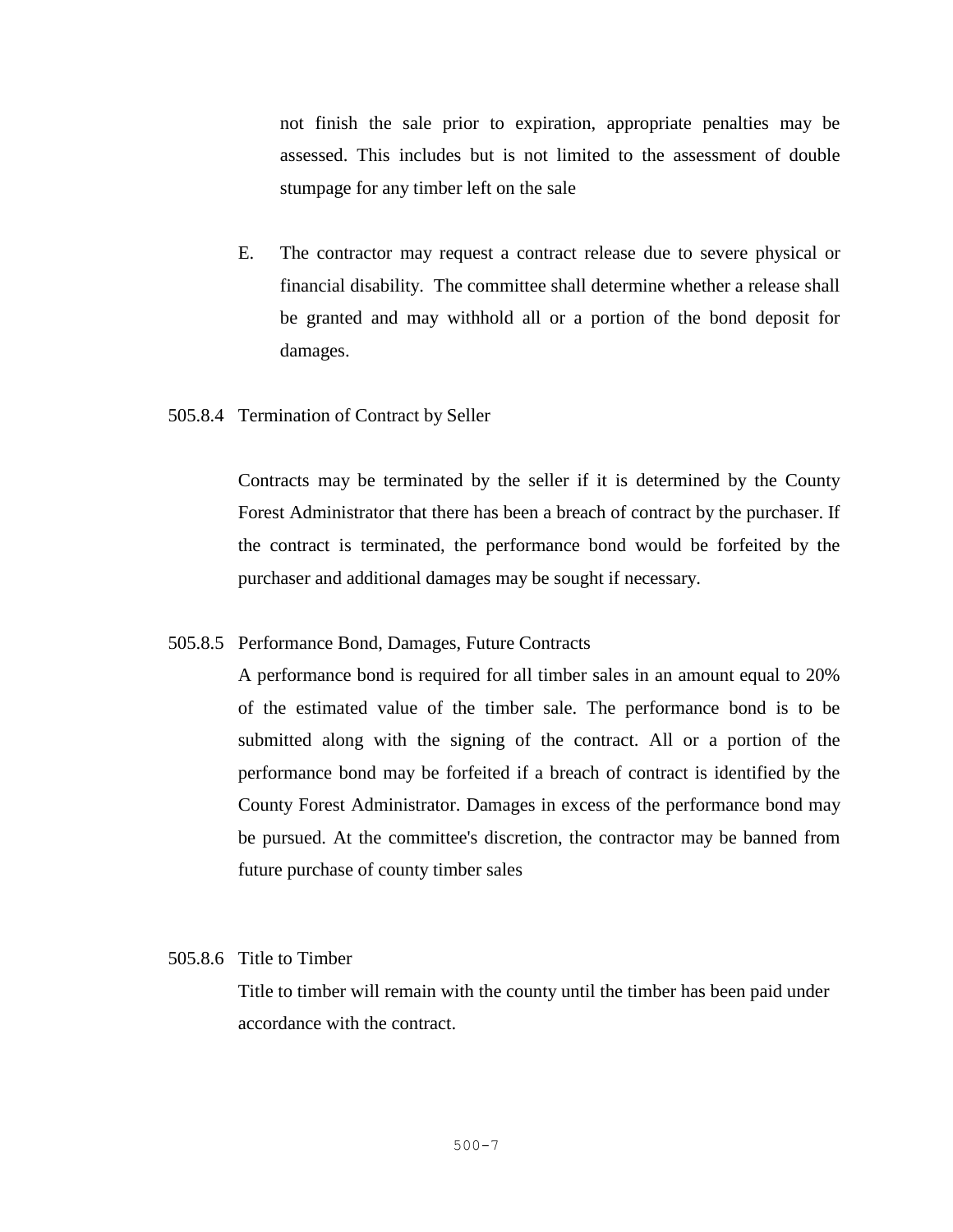#### 505.8.7 Payment Schedule

Wood harvested from the sale area must be accounted for and payment made in accordance with existing policy and procedure.

- 1. All payments for all timber bid and harvested are due net 30 calendar days after billing.
- 2. For all accounts that have not been paid after 30 calendar days, 1 ½% Interest will be charged to the accounts. All such income earned under this procedure will be credited as timber sale interest income.

### 505.8.8 Utilization Specifications

Utilization standards will be specified on individual contracts to provide maximum utilization of all merchantable timber.

### 505.8.9 Training Requirement

Logging contractor and sale operators are to be compliant with the Wisconsin Sustainable Forestry Initiative® Training Standard as adopted by the Wisconsin SFI® Implementation Committee. Valid documentation of compliance with the Forest Industry Safety and Training Alliance training standards must be on file with the County before cutting operations begin and during all operations.

### 505.8.10 BMPs, Roads, Landings

Timber Sale Roads:

1. The contractor will be responsible for securing legal access to sale areas across private or other non-county ownership.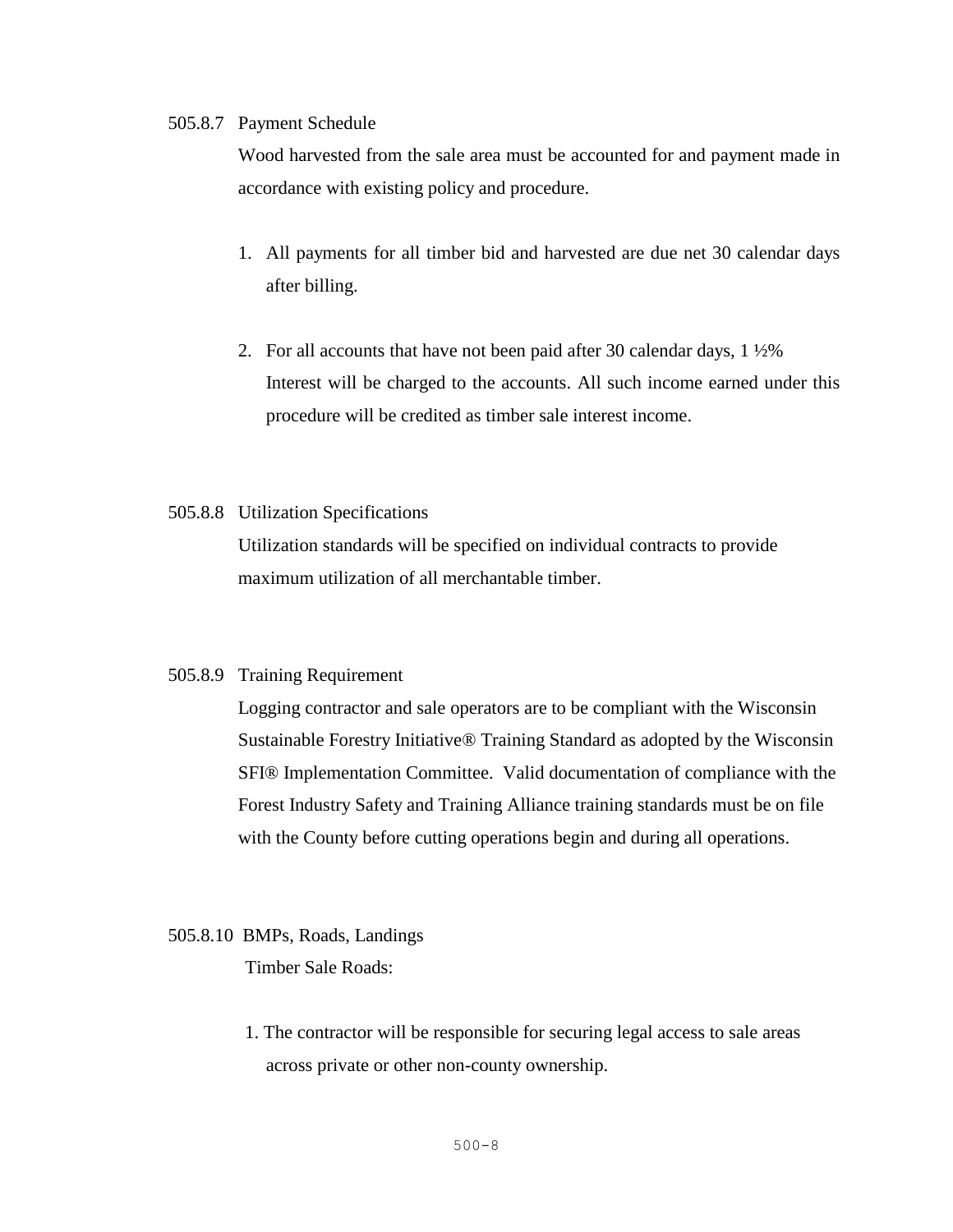- 2. The contractor will be responsible for securing permission to conduct logging activities within town, county or state road rights-of-way (e.g. decking, skidding)
- 3. Forestry personnel will approve the lay-out of all roads and make other necessary special provisions within the sale contract.
- 4. Skidding, decking, or other logging activity is not allowed on County Forest roads or ditches unless approved by the County Forest administrator. These areas will be kept free from logging debris. County forest access roads will be maintained by the logger and be left in good as original condition at the close of the sale. Roads will be inspected by county personnel to insure minimal resource damage.
- 5. A timber sale purchaser may request permission to gate a timber sale access road. The administrator may grant a gate permit to prohibit only motorized traffic.

#### 505.8.11 Soil Disturbance and Rutting

As a requirement of certification all contracts must have a rutting policy in the contract.

**Rutting Policy:** Purchaser shall act consistently with the Wisconsin Department of Natural Resources Timber Sale Handbook:

- a. Purchaser shall take all steps and precautions to avoid and minimize soil disturbances, such as soil compaction and rutting. If soil disturbances occur, the Purchaser shall work cooperatively to mitigate and repair any and all instances of soil disturbance.
- **b.** Excessive soil disturbance (as defined in Table 1) shall not be tolerated. Purchaser shall contact Seller in the event of an excessive soil disturbance.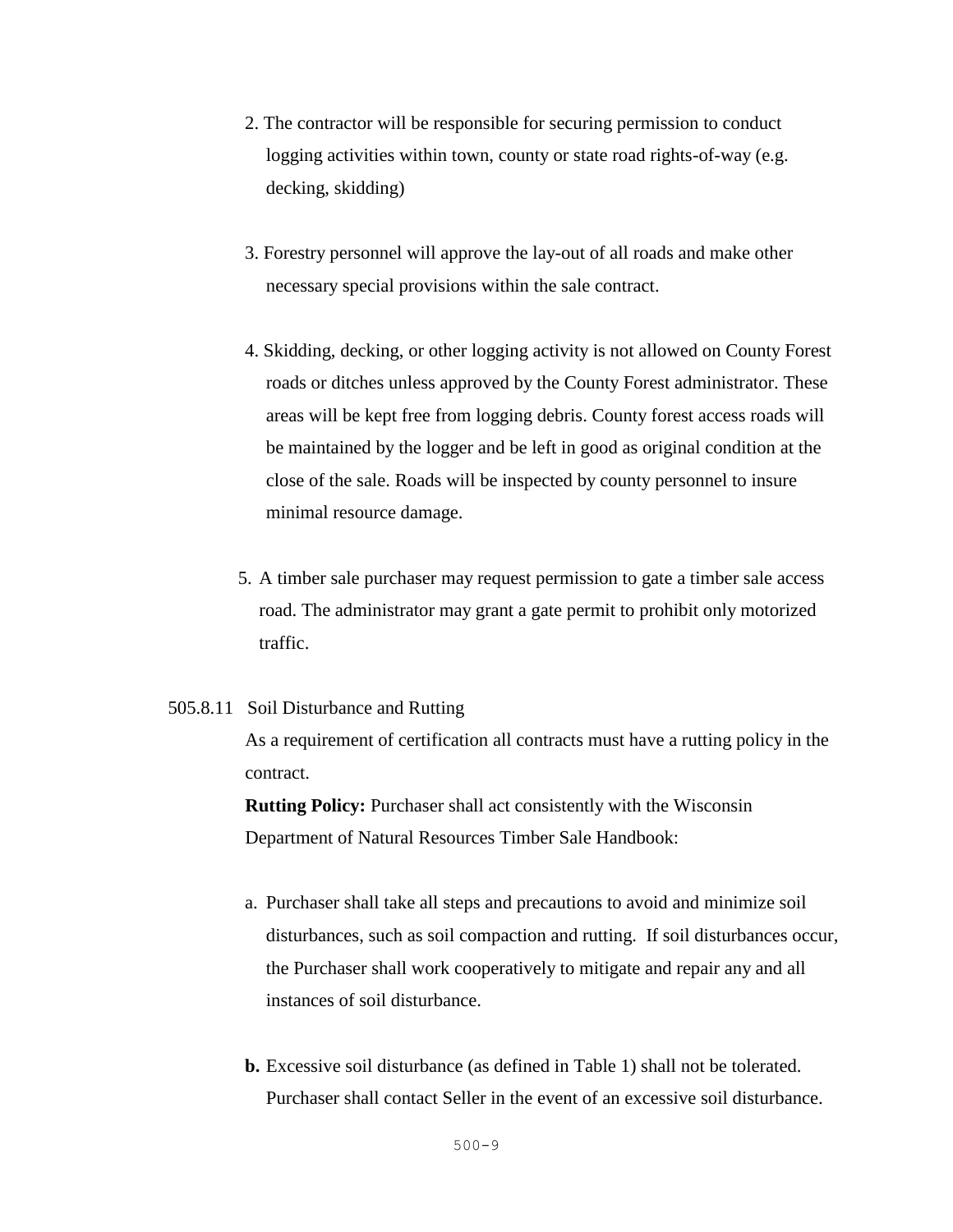### **Thresholds for Soil Disturbances**

| <b>Timber Sale</b><br><b>Infrastructure</b>    | Soil disturbances are excessive if:                                                                                                                                                                                                                            |
|------------------------------------------------|----------------------------------------------------------------------------------------------------------------------------------------------------------------------------------------------------------------------------------------------------------------|
| Roads, Landings,                               | A gully or rut is 6 inches deep or more and is                                                                                                                                                                                                                 |
| Skid Trails, and                               | $\bullet$                                                                                                                                                                                                                                                      |
| <b>General Harvest</b>                         | resulting in channelized flow to a wetland, stream, or                                                                                                                                                                                                         |
| Area                                           | lake.                                                                                                                                                                                                                                                          |
| Roads, Landings,<br>and Primary Skid<br>Trails | In a Riparian Management Zone (RMZ) or wetland,<br>$\bullet$<br>a gully or rut is 6 inches deep or more and 100 feet<br>long or more.<br>In an upland area (outside of RMZ), a gully or rut is<br>$\bullet$<br>10 inches deep or more and 66 feet long or more |
| Secondary Skid                                 | A gully or rut is 6 inches deep or more and 100 feet                                                                                                                                                                                                           |
| <b>Trails and General</b>                      | $\bullet$                                                                                                                                                                                                                                                      |
| Harvest Area                                   | long or more.                                                                                                                                                                                                                                                  |

Note: The depth shall be measured from the original soil surface to the bottom of the depression. If individual lug depressions are visible, the depth shall be measured to the less of the two depths (the "top" of the lug). The length shall be measured from the start of the "too deep" section of rut to the end of the "too deep" section. Measurements are not cumulative.

# 505.8.12 Liability and Workers Compensation Insurance

All contracts will require proof of insurance. The proof of insurance shall be kept in the sale folder and must cover the entire operation period of the contract.

Contracts should include the following language:

Prior to performance under this contract, Purchaser shall also provide the Seller with a Certificate of Insurance, countersigned by a Wisconsin resident agent, confirming that Worker's Compensation Insurance Coverage is provided for persons working under the contract for its duration. Said Certificate shall include the provision that the insurer shall notify the Seller at the Juneau County Forestry Office, 650 Prairie Street, Mauston, Wisconsin 53849, within five (5) days of any change in its terms and twenty (20) days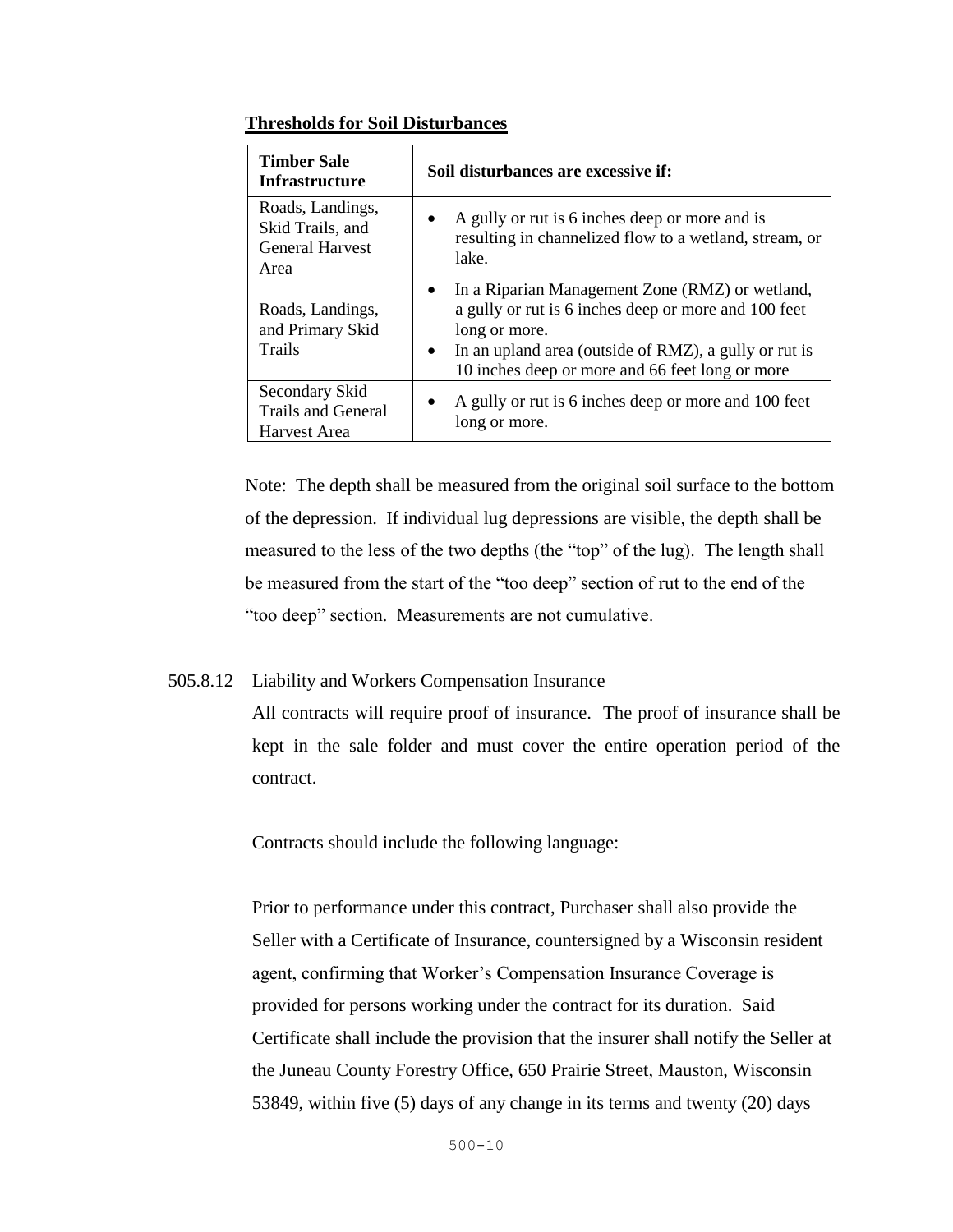prior to its termination.

Further, Purchaser shall, prior to conducting work under this contract, provide the Seller with a Certificate of Insurance, countersigned by a Wisconsin resident agent, confirming that Public Liability and Property Damage Insurance in the following amounts is maintained during the life of the contract against any claim(s) which might occur in carrying out the contract:

\$100,000.00 Single Limit Liability, or

\$300,000.00 Bodily Injury Per Person

- \$100,000.00 Per Occurrence, and
- \$300,000.00 Property Damage

Such Certificate shall also provide that Juneau County, including its agents and employees, is a named insured and that the insurer waives the defense to said claims of sovereign or governmental immunity, and it shall provide that the insurer shall notify the Seller promptly upon any change of the terms or conditions, or termination, of the policy.

#### 505.8.13 Scaling and Conversion Factors

The majority of timber sales will be sold as mixed products on a per ton basis. These products will be weight scaled when delivered and will be paid according to the procedure found in 505.8.7. When products need to be scaled at the landing it will done using the following procedures.

A. All sawlogs shall be separated from pulpwood when piled if timber sale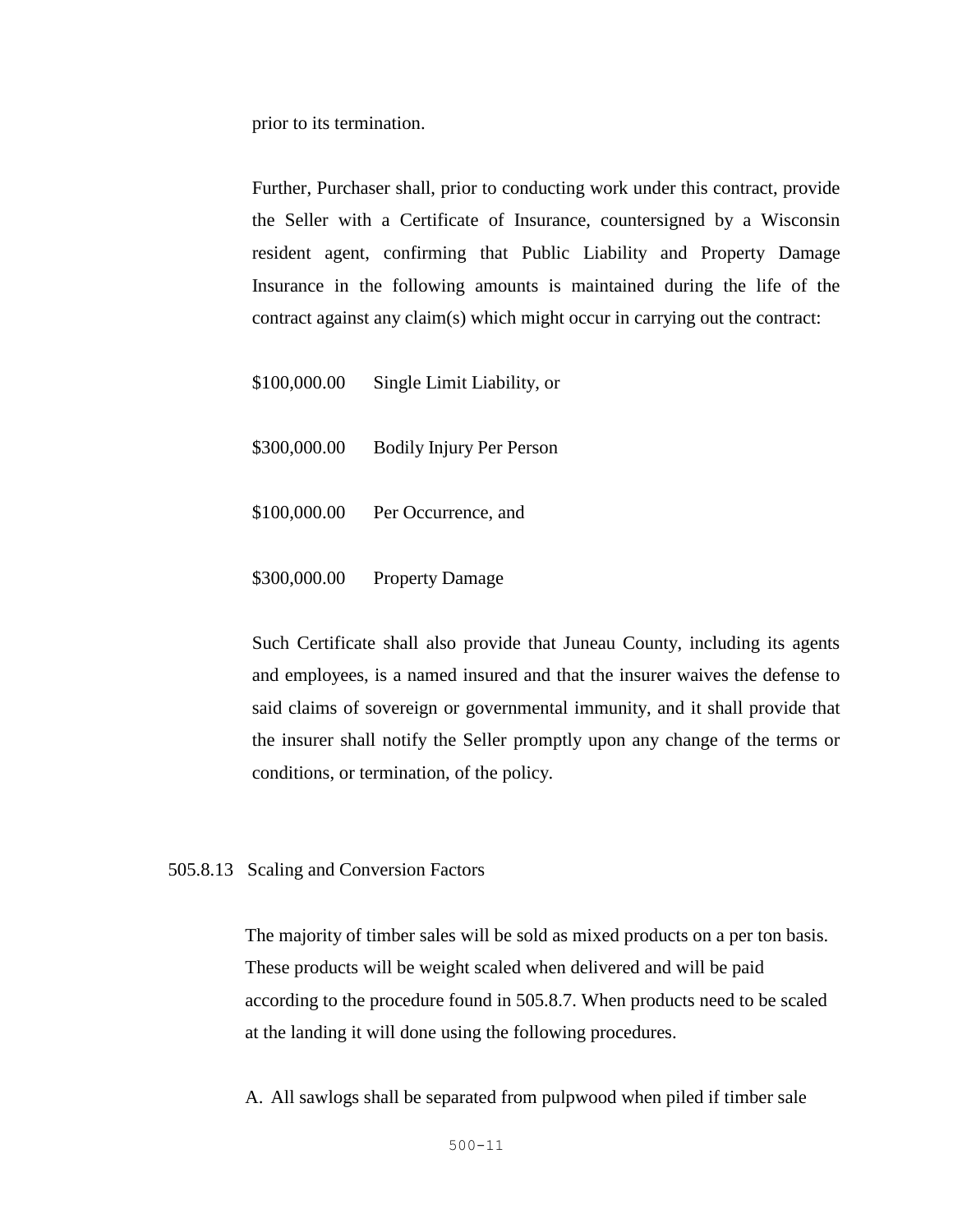included sawlog products.

B. The Scribner Decimal C Log Rule shall be used when scaling sawlogs. All sawlogs shall be scaled on the premises and prior to hauling unless approval is granted by the Seller. Removal of sawlogs before scaling by Seller shall be considered a breach of contract and subject to a penalty. Scaled sawlogs shall be marked by the Seller.

C. All logs should be decked with the small end facing the trail. The log end facing the trail shall be scaled. Log lengths shall be marked on the small end with a lumber crayon if random lengths are cut.

D. The Seller may inspect trucks hauling forest products from the premises and check scale at any time.

E. When peeled cordwood is measured, it is agreed that 12.5% shall be added to hand peeled or ring debarked volume, and 25% shall be added to other machined peeled volume to compute equivalent unpeeled volume.

F. Conversion of MBF (thousand board feet) to cords or cords to MBF shall be 2.44 cords per MBF for softwoods and 2.20 cords per MBF for hardwoods.

G. 24 hour notice is required for all scaling.

H. All logs shall be piled in piles convenient for scaling and shall not be removed until scaled by an authorized representative of the Forestry Department. For timber sales including sawlog products, no sawlogs are to be removed from the sale site until scaled.

I. Wood products can be scaled at the landing if being delivered to approved mills that do not have weight scaling.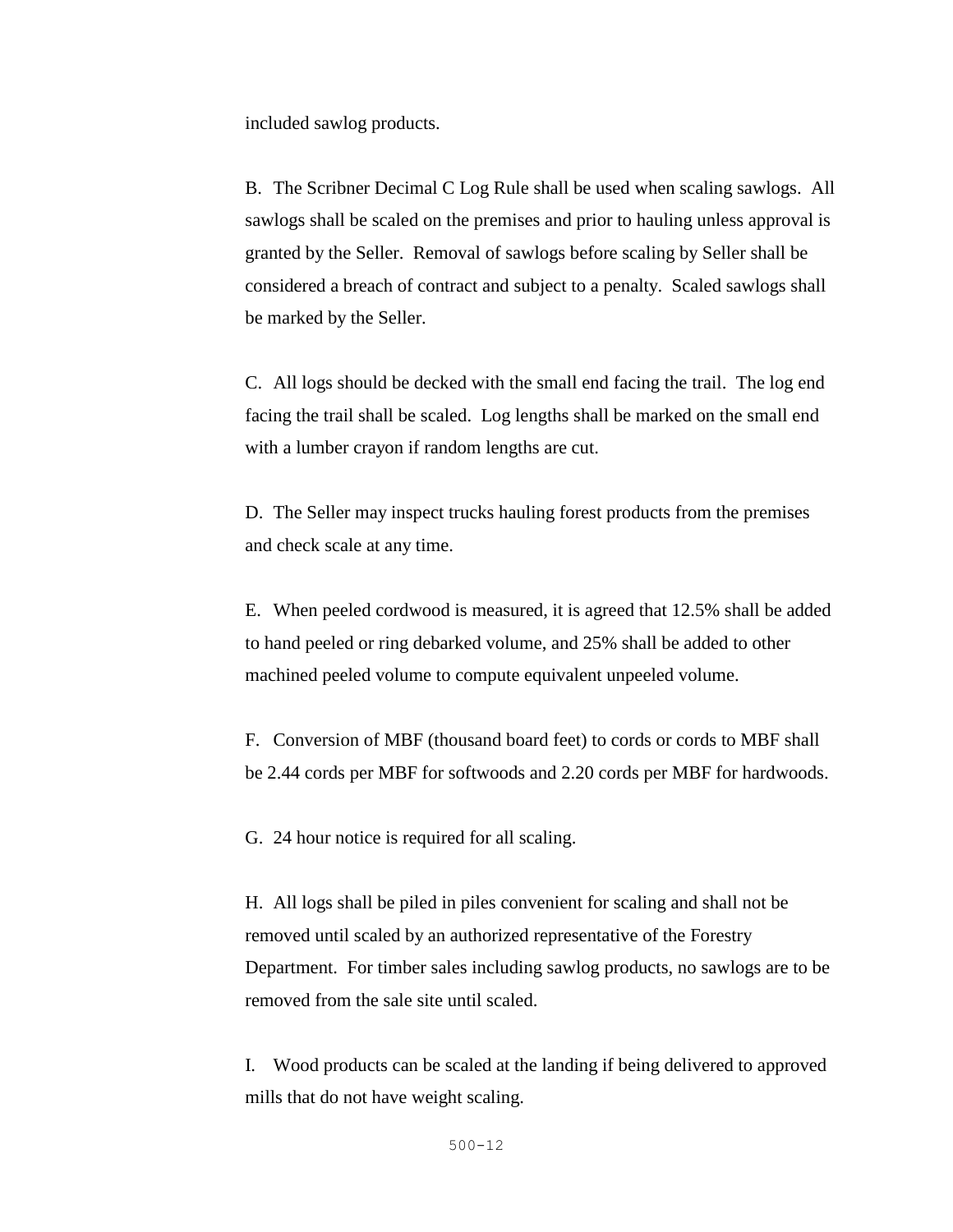J. Conversion factors found in the DNR Timber Sale Handbook will be used in the scaling of forest products when needed.

### 505.8.14 Forest Certification

Juneau County Forest is committed to forest certification and the standards that that are established by the certification bodies. Language within the contracts should be consistent with the following:

The purchaser is responsible for maintaining COC after leaving the sale area.

### 505.8.15 Other Contract Conditions

- A. Stump heights: Maximum stump height shall be one-half the diameter of the tree, but shall not exceed 12 inches in height.
- B. Slash requirements: Slash must be scattered and should not exceed 24 inches in height.
- C. Cleanup of sale area: Roadways and trails shall be kept free of brush, logs, and wastes resulting from the operations.
- D. Forest fire prevention: The Purchaser shall cooperate with Forest Fire Control Officers to prevent and suppress forest fires and dispose of brush as directed and comply with all state laws regarding timber slash disposal.
- E. Survey monument restriction
- F. Indemnification: If the Purchaser is in non-compliance, the Seller shall retain all monies paid under this contract. The seller may also pursue any damages in excess of the monies already paid.
- G. Independent contractor: The relationship of the parties hereto is that of independent contractors. The parties hereto are not deemed to be agents, partners or joint venturers of the others for any purpose as a result of this Agreement or the transactions contemplated thereby.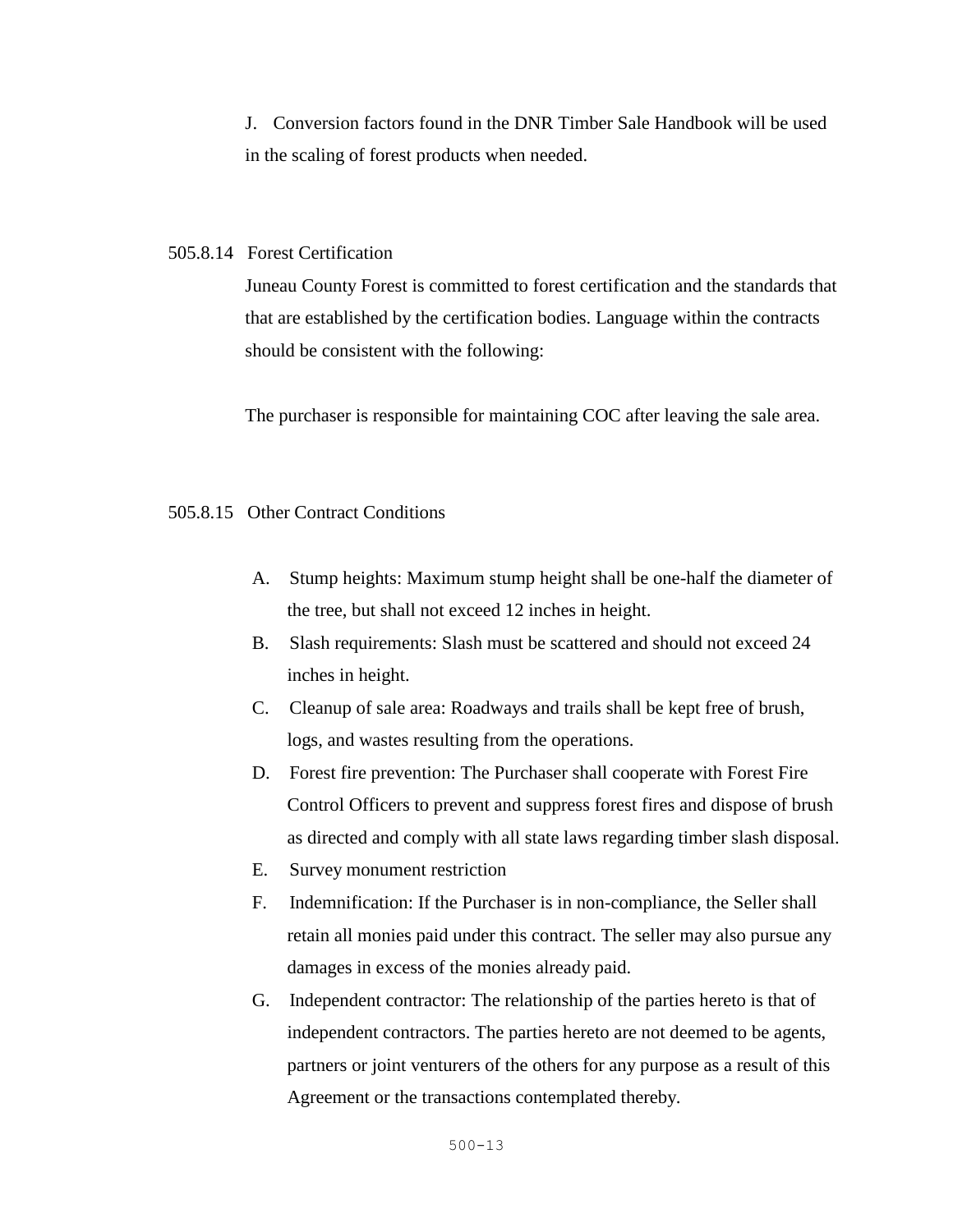- H. Assignment (sub-contracting): This contract may not be assigned in whole or in part without the written agreement of Juneau County.
- I. Right of inspection by seller: The seller retains the right to inspect the sale at any time to ensure compliance.

### 505.8.16 Attachments to Contract

The timber sale map and prospectus, which includes the sale harvest specifications, will be included as attachments to all timber sale contracts.

### 505.9TIMBER SALE RESTRICTIONS

- 1. To minimize resource damage, the types of logging equipment, methods, and times of operation used on sale areas may be restricted by the county.
- 2. Special restrictions may be required in accordance with county aesthetic policy, if applicable.
- 3. Seasonal restrictions may be applied to protect roads, minimize recreation use conflicts, benefit wildlife management, avoid endangered resources concerns, minimize insect and disease problems, or to assist in fire protection.

# 505.10 TIMBER SALE ROADS

- 1. The contractor will be responsible for securing legal access to sale areas across private or other non-county ownership.
- 2. The contractor will be responsible for securing permission to conduct logging activities within town, county or state road rights-of-way (e.g. decking, skidding)
- 3. Forestry personnel will approve the lay-out of all roads and make other necessary special provisions within the sale contract.
- 4. Skidding, decking, or other logging activity is not allowed on County Forest roads or ditches unless approved by the County Forest Administrator. These areas will be kept free from logging debris. County Forest access roads will be maintained by the logger and be left in good as original condition at the close of the sale. Roads will be inspected by county personnel to insure minimal resource damage.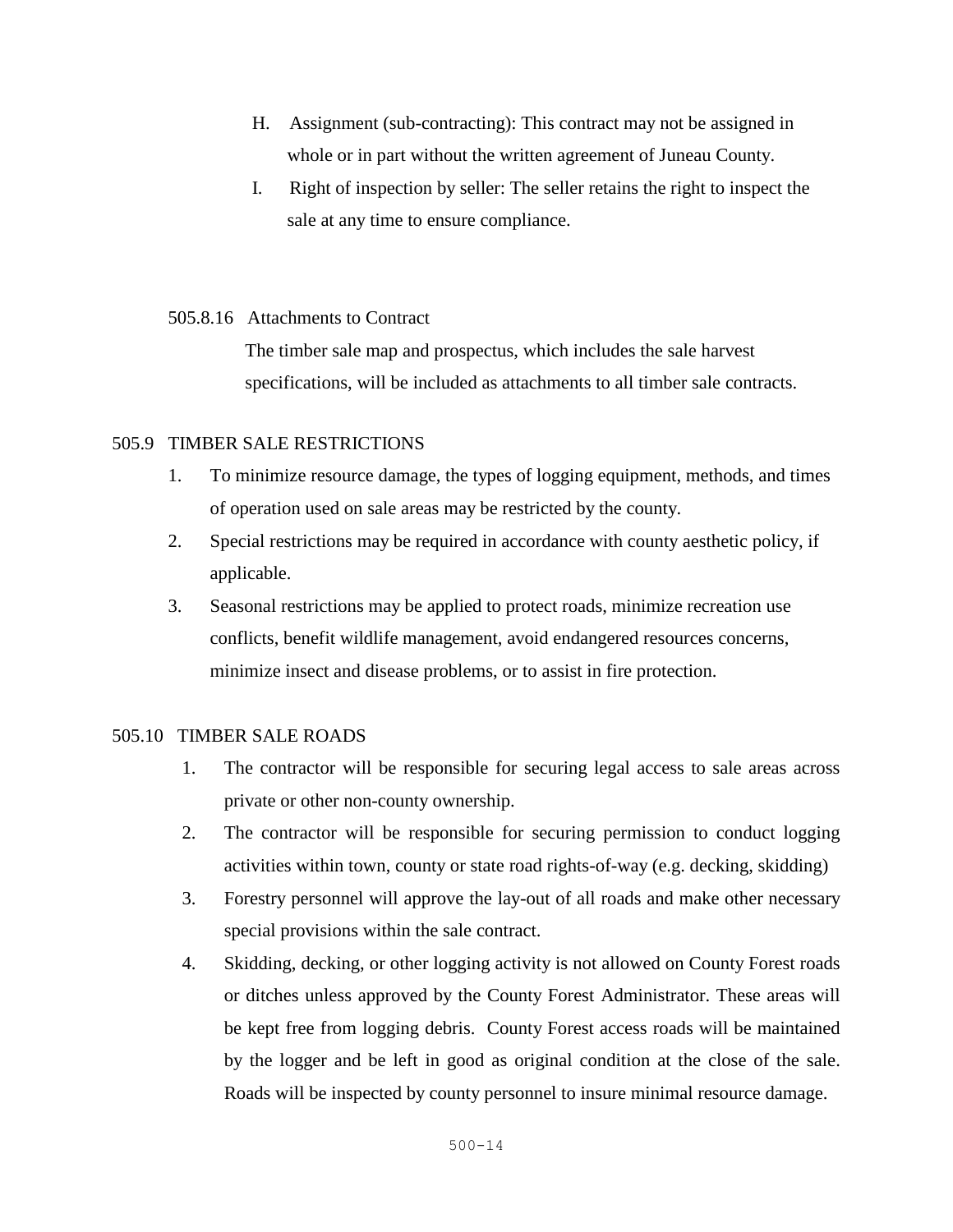5. A timber sale purchaser may request permission to gate a timber sale access road. The administrator may grant a gate permit to prohibit only motorized traffic.

### 505.11SUPERVISING SALES

 Sale inspections will be performed periodically by county and / or DNR Forestry personnel, as requested, with corresponding notations in the sales record.

### 505.11.1 Contract Violations

If contract violations are identified they will be addressed by employing the following procedure:

- A. The administrator, or designee, will attempt to resolve inadvertent or minor violations by verbal contact with the contractor.
- B. The administrator, or designee, may immediately suspend logging operations when a serious or emergency situation arises.
- C. The suspension will be followed by written notice to the contractor, stating the nature of the violation and informing them of committee action taken or pending.
- D. The committee, in consultation with legal counsel, may consider, but is not limited to the following remedies:
	- 1. Charge double stumpage
	- 2. Charge for actual damages
	- 3. Suspend contract
	- 4. Retain all deposits
	- 5. Foreclose on cut forest products on sale
	- 6. Refer to District Attorney for prosecution
	- 7. Seek civil damages in addition to the performance bond.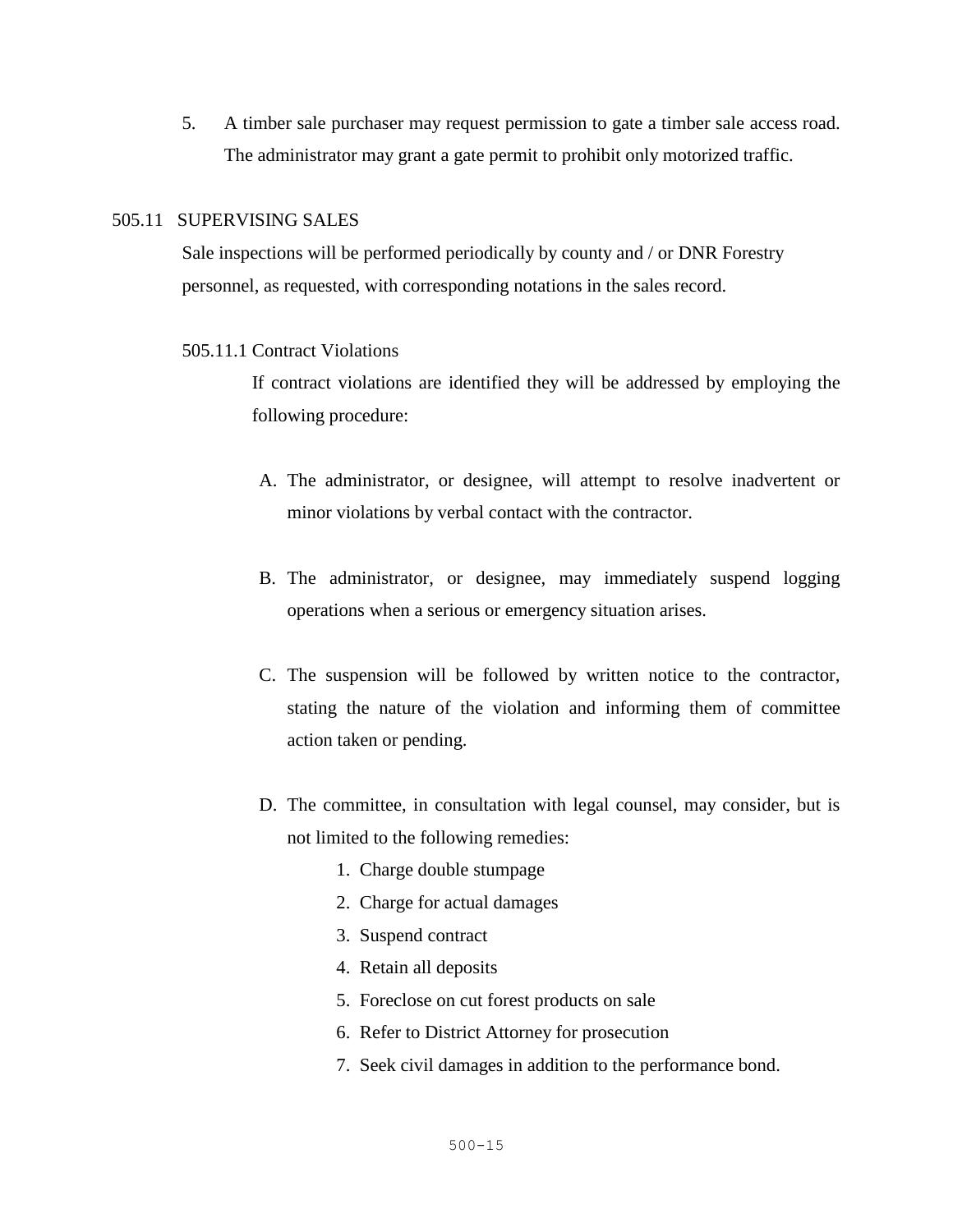- E. Suspension of operation will remain in effect until receipt of written notice from the county.
- F. Failure of the contractor to comply with the committee decision may result in the contractor becoming a non-qualifying and ineligible bidder in the future. At the committee's discretion, the contractor may be banned from future purchase of county timber sales All deposits may be retained and forest products on sale areas may be seized and sold by the county.

### 505.12FOREST PRODUCTS ACCOUNTABILITY

#### 505.12.1Scaling Merchantability

- 1. Sawlogs will be scaled by the Scribner Decimal C. log rule. The sawlog policy can be found within the timber sale contract in Appendix 1010.1
- 2. The standard unit of measure for cordwood is measuring 4' x 4' x 8'of unpeeled wood. Peeled wood will be converted to the standard cord by adding 12.5% for sap-peeled and adding 25% for machine-peeled wood to the gross volume measured. A pulpwood tree contains at least one 1. 8' stick, to a minimum top diameter as defined in the contract.
- 3. The DNR [Timber Sale Handbook](https://dnr.wi.gov/topic/TimberSales/documents/2461.pdf) will be used as a guide in determining the conversion rates for posts, poles, bolts, chips, weight- scaled wood or other types of forest products.

### 505.12.2Utilization Standards

Utilization standards will be specified on individual contracts to provide maximum utilization of all merchantable timber and will be based on the scaling standards noted in section 505.12.1.

### 505.12.3Methods of Accountability

Wood harvested from the sale area must be accounted for and payment made in accordance with existing policy and procedure. One or more of the following may be used on an individual sale: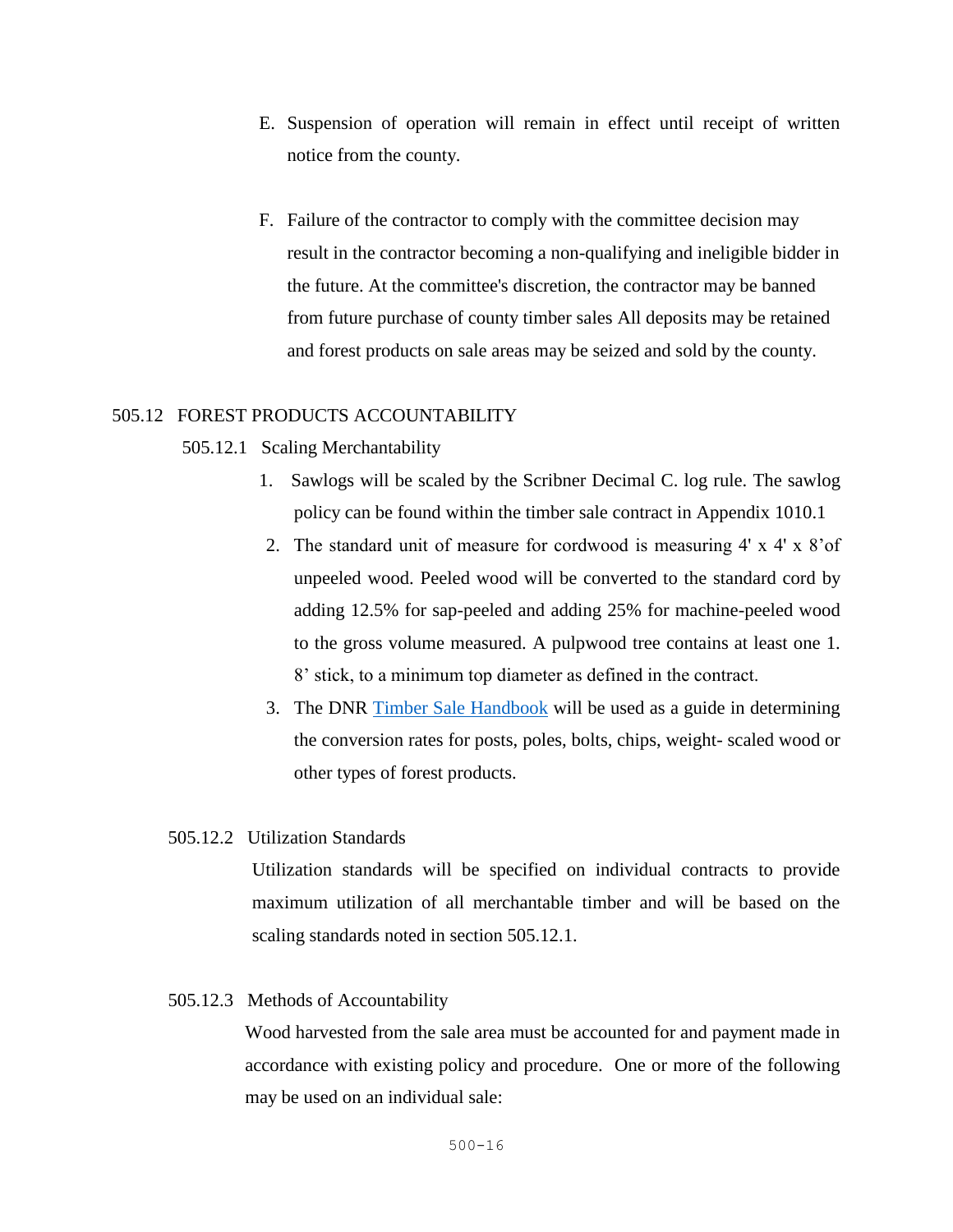- 1. The ticket system utilizes serialized three-part tickets that must be paid for in advance, based on the approximate stumpage value of the wood to be hauled. One ticket must accompany each load of wood to the mill. Mill scale will be accepted for volume determination.
- 2. Wood may also be scaled on the landing. This method is generally used for sawlogs if sawlog products are specified by the contract, or if products are being delivered to an approved mill that does not scale by weight.. Payment for wood products scaled in normally due within 30 days of billing.
- 3. Lump sum sales may be utilized and divided into cutting units when practical. Payment for a cutting unit must be received in full before any cutting begins in that unit.

# 505.13 SPECIAL FOREST PRODUCT PERMITS

- 1. A written permit for taking fuelwood for personal use must be purchased for a specific area designated on the permit. The cost and terms of fuelwood permits will be established by the Juneau County Land, Parks & Forestry Committee.
- 2. A written permit for cutting boughs for personal use will be issued for a specific area designated in the permit. Bough payment rate will be set by the Juneau County Land, Forestry & Parks Committee.
- 3. Written permits may be issued for special forest products for community or personal use, with fees established by the Land, Forestry & Parks Committee.
- 4. Moss tags will require an annual or bi-annual contract with pre-paid stumpage bale tags.
- 5. Stumpage of fuelwood, Christmas trees, boughs, posts and poles and other special forest products for resale will be handled as a regular timber sale.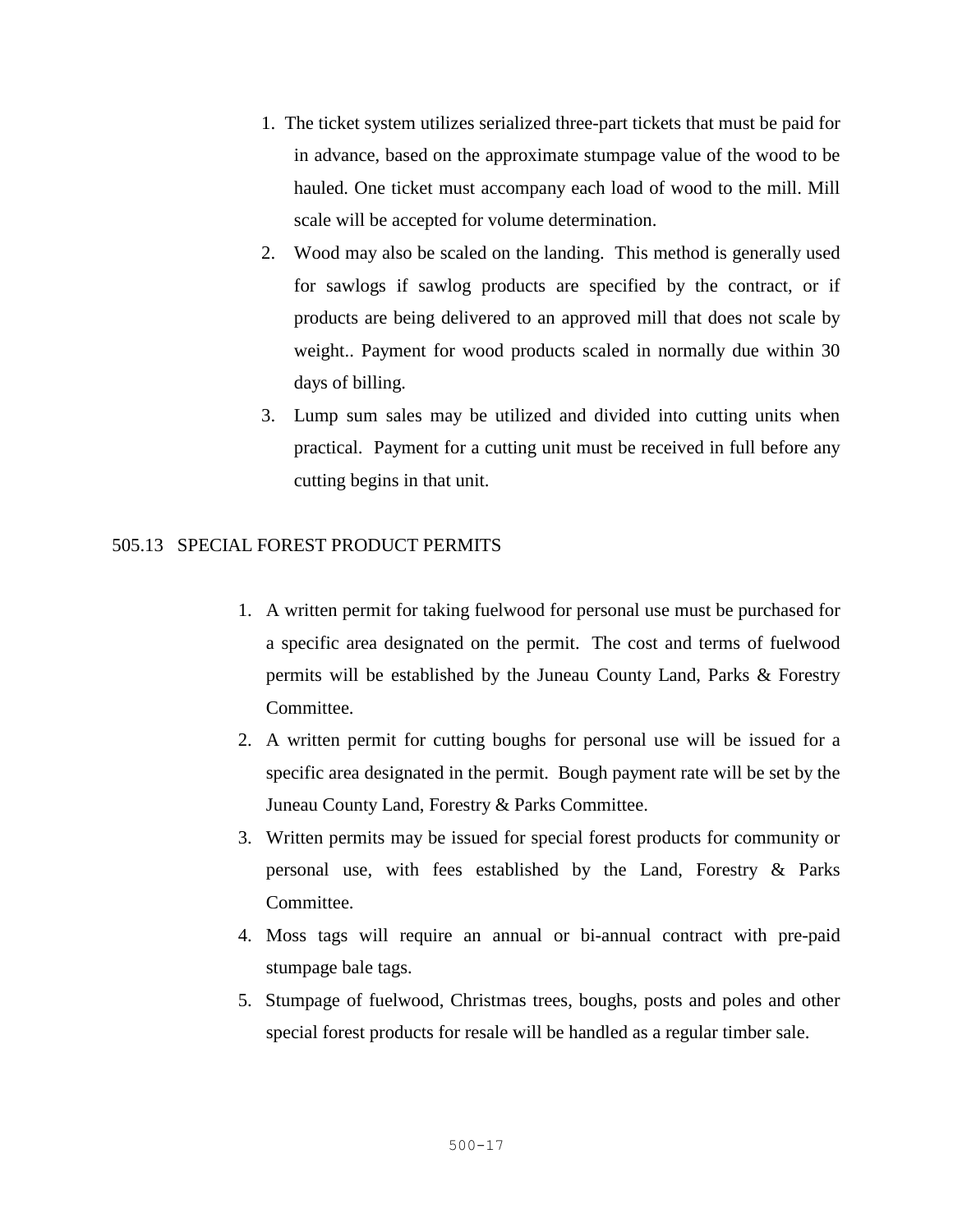### **510 TIMBER THEFT**

All cases of alleged timber theft on the county forest shall be investigated and resolved promptly. An allegation of theft by cutting and /or removing timber from the county forest does not alleviate the county from payment under s. 28.11 (9) Wis. Stats. The county will collect damages pursuant to s. 26.05 Wis. Stats. and may also pursue criminal charges under s. 943.20 Wis. Stats. and /or seek civil damages.

### 510.1 TIMBER THEFT INVESTIGATION

The following procedure should be used in all cases of alleged timber theft:

- 1. Determination of Theft
	- A. Gathering facts The county, through its sheriff's department and along with assistance of the DNR Liaison, rangers and wardens, will ascertain the facts pertinent to the alleged theft, including determination of the damages to the county. Legal counsel representing the county should be involved in all aspects of investigation. Property involved in the alleged theft may be seized pursuant to s. 26.064 Wis. Stats. for use as evidence.
	- B. Boundary determination If property boundaries are involved, the county shall conduct a legal survey of the boundary in question.

### **515 ENCROACHMENTS**

The county will actively investigate all suspected cases of encroachments on the County Forest. To ensure the integrity and continuity of the County Forest land, all cases will be dealt with promptly and in a consistent manner. The following procedures will be used in all cases of suspected encroachments:

- 1. The county will establish property boundaries; if necessary, a legal survey will be conducted.
- 2. The county will gather all facts.
- 3. The committee, in consultation with the forest administrator, county legal counsel, and the DNR, will make a decision as to the disposition of the case.
	- A. All above ground encroachments that are movable will be removed from county property.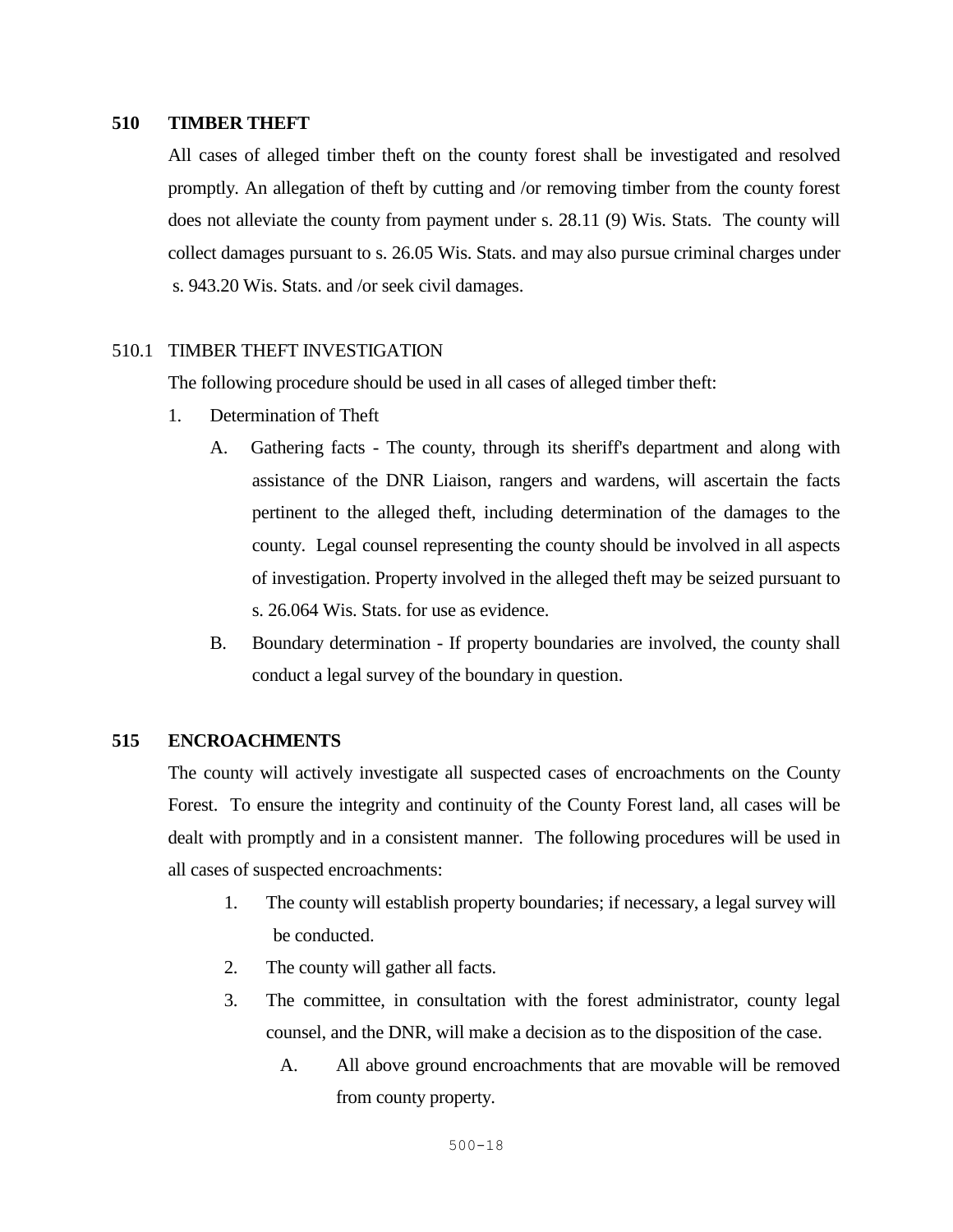- B. Permanent type facilities, such as homes, garages, and septic systems shall be addressed individually and commonly be removed but may be handled by a land use agreement in rare situations. For example, when the encroachment will be removed within a short and definedtime period (e.g. septic system needs replacing, dilapidated structure needs to be rebuilt and relocated) Sale or transfer of the encroachment should remain an option depending on the circumstances involved and the viability of an adverse possession claim (s. 893.29 Wis. Stats.).
- C. Provisions in the land use agreement, if that option is pursued, may include granting the encroacher permission to encroach on the County Forest lands with the following stipulations: no other encroachments will be allowed; the permit is non-transferable; the county must be notified once encroachment is terminated; county continues full ownership and control of property; permittee agrees to waive any rights to any future declaration of ownership or interest in the encroached county property; county reserves the right to cancel the permit and the permit is to be filed in the office of the County Forestry Department and all fees related to the land use permit shall be paid by the permittee.
- D. Currently there is no standardized land use agreement or permit in use by Juneau County Land Forestry and Parks as they have been created as needed on a case by case basis. The development of a new standardized agreement is planned by the committee and will bring consistency and efficiency to the process.

### **520 SPECIAL USES**

1. Recognizing the vast potential for a variety of special uses of the County Forest by governmental units, businesses, organizations or individuals, the committee may designate specified areas for special uses. Specific management methods are to be considered on these areas. Uses must be consistent with the intent and purposes of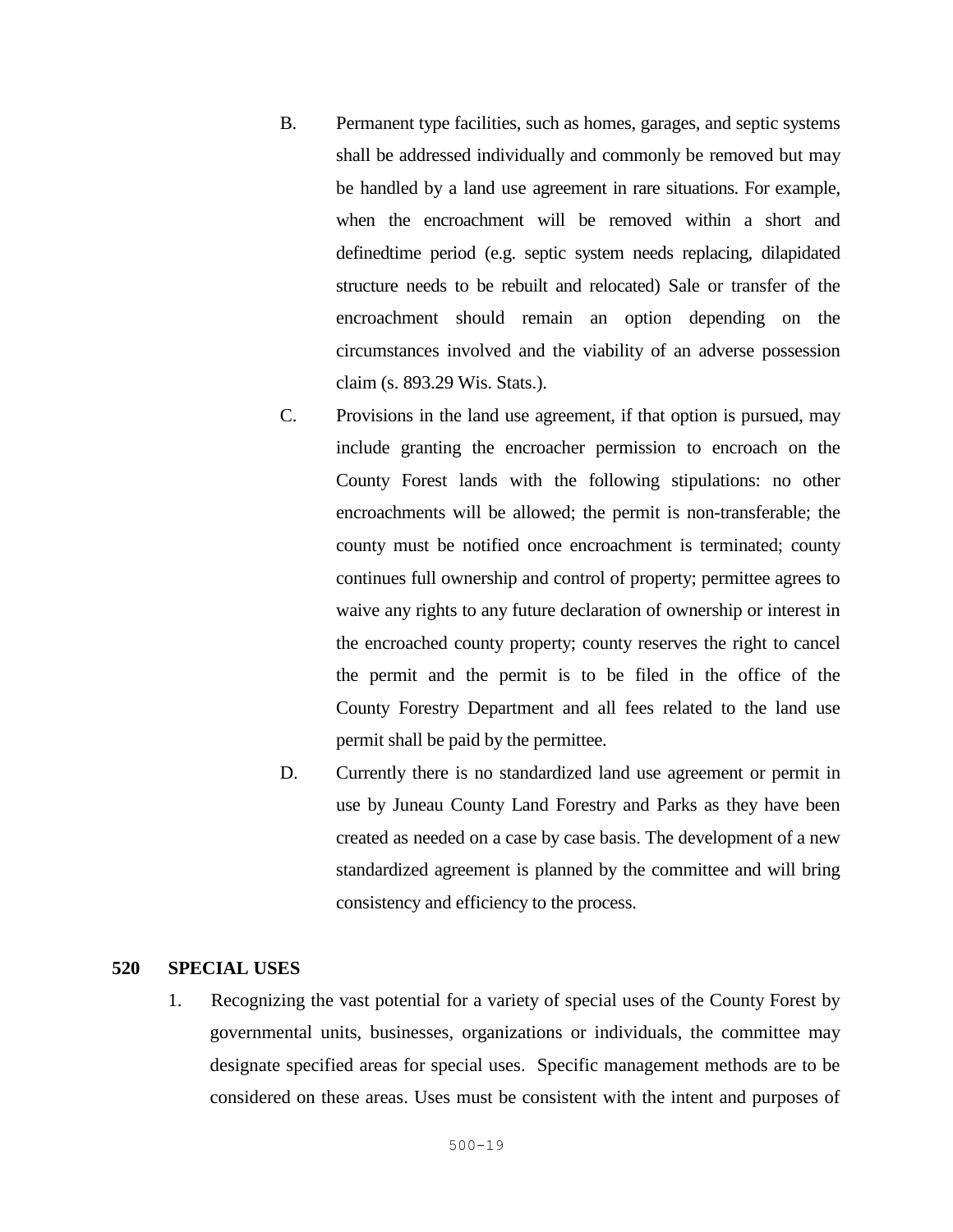the County Forest Law.

2. All requests for specialized uses of any County Forest lands will require a permit or contract authorized by the committee to be developed at the time of request.

### 520.1 SAND AND GRAVEL

Sand and gravel pits located on the County Forest may be used only by units of government or contractors performing public works. Use of existing pits and the opening of new pits by other than the County Forestry Department will require committee approval and be authorized by permit only. The condition of such permits may include, but are not be limited to:

- 1. Requiring the pit and its access road to be screened from view from any public highway
- 2. Severing trees from the stump
- 3. Disposition of brush and dirt spoil by leveling or hauling away
- 4. Sloping to prevent steep banks
- 5. Filing with the forestry office an annual written report of gravel and sand removed

Other conditions may be set at the discretion of the committee or County Forest Administrator. The committee may set fees for materials removed. Other nonmetalliferous materials will be dealt with on an individual basis.

All active, nonmetallic sites greater than one acre in size, including those on the County Forest, are also subject to the provisions of the Nonmetallic Mining Reclamation Program, Chapter NR 135, Wis. Adm. Code. The County Forestry Department shall work with the local permit coordinator (often county or local zoning office) in obtaining the necessary permits for nonmetallic mining operations.

Sand and gravel may, under some circumstances, be leased to private contractors for private use. In these situations, the land must be withdrawn from the County Forest Law until sand/gravel removal and reclamation of the site is completed. Upon completion of reclamation to the satisfaction of the county and the state, the lands shall be reapplied for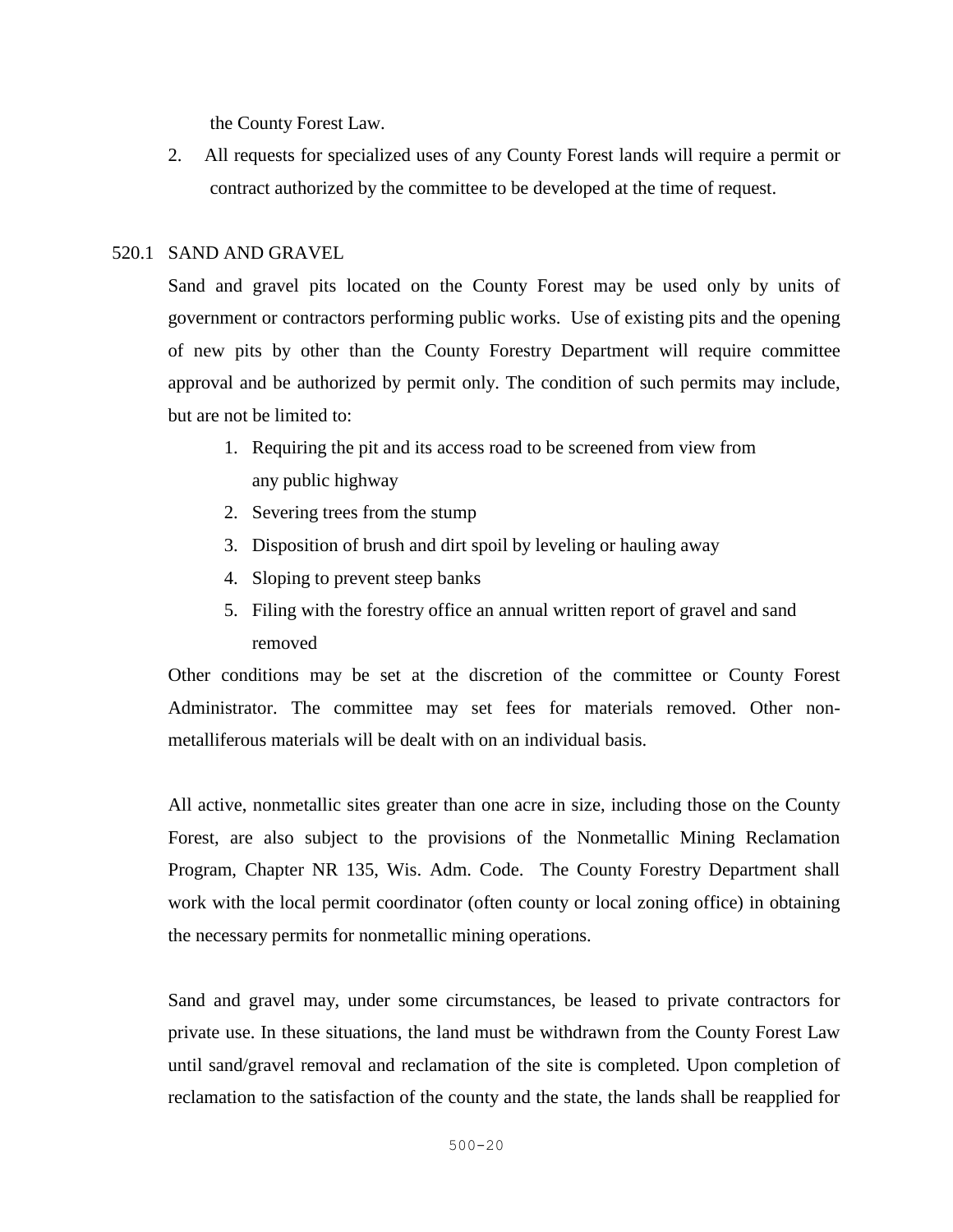entry under the County Forest Law.

# 520.2 EXPLORATION, PROSPECTING, AND MINING

- 1. The committee may investigate all mineral exploration, prospecting and mining requests as they are received.
- 2. The DNR shall be notified of all requests as they become known in accordance with s.  $28.11(3)(i)$  and (j) and with DNR Manual Code  $2712.1$  or other codes which may be subsequently adopted.

The [Public Lands Handbook](https://dnr.wi.gov/topic/ForestManagement/documents/24605.pdf) should be referenced for more detailed procedure.

# 520.3 SANITARY LANDFILLS

The use of County Forest lands for sanitary landfills will not be allowed unless the lands involved are withdrawn from the County Forest Law.

# 520.4 MILITARY MANEUVERS

Military maneuvers on County Forest lands will be considered under a lease or written land use agreement. Upon receipt of a written request from the military the committee, other necessary County staff, Military, and DNR representatives will discuss the issue at a public committee meeting. After the needs have been outlined, the site shall be field checked, DNR input and consistency with the County Forest Law sought, and town officials advised. Depending on the scope of the project, a public hearing may be appropriate. If all aspects and concerns are addressed and agreed to, a legal instrument will be drafted. The matter will then be brought back to a committee meeting for final input and approval. The [Public Forest Lands Handbook](https://dnr.wi.gov/topic/ForestManagement/documents/24605.pdf) will be used for further direction in this matter.

# 520.5 PUBLIC UTILITIES.

Easements for public utilities may be considered by the committee. Underground installations will be encouraged. The following main provisions shall be included in any County Board resolution granting permission for construction of any utility transmission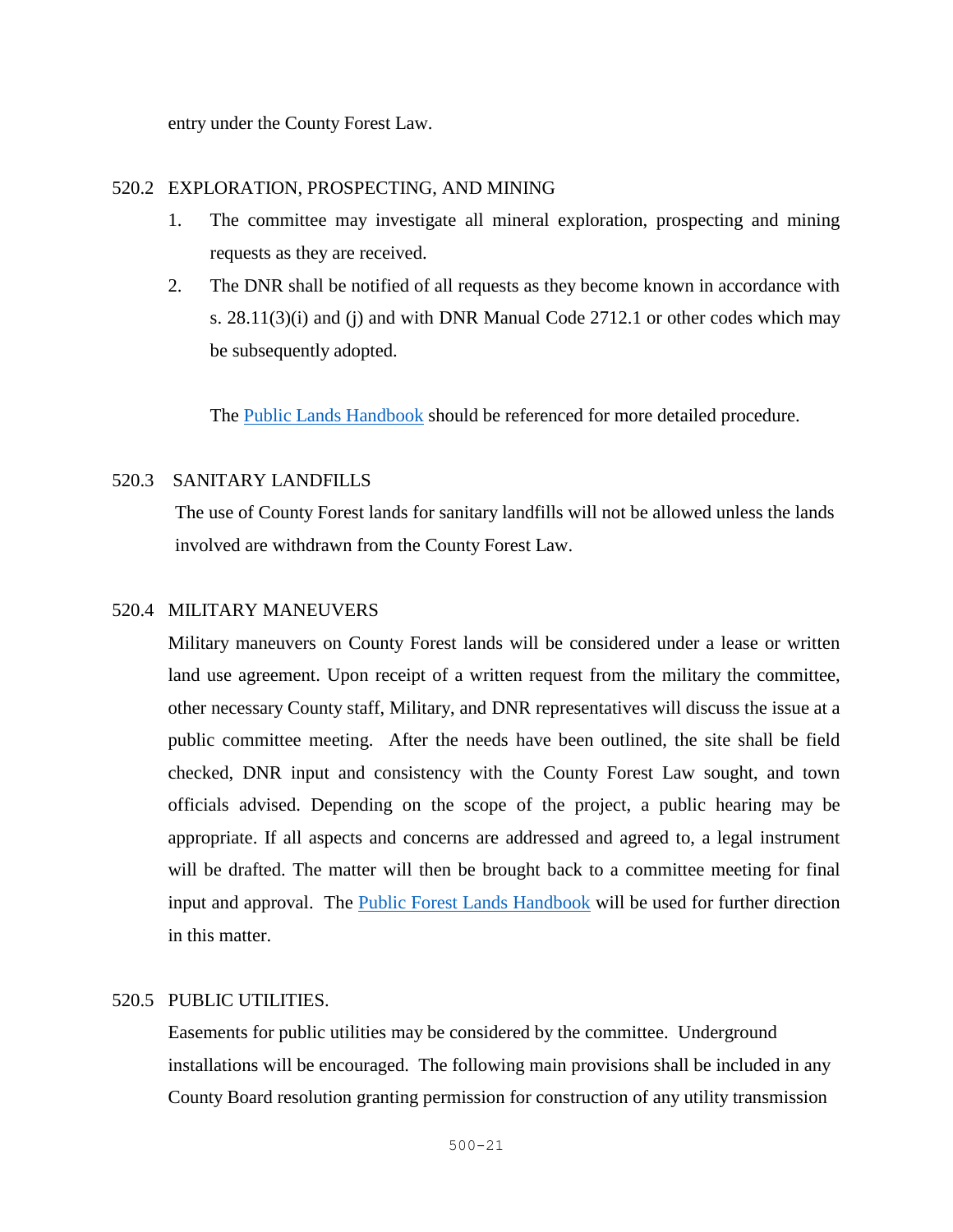line:

- 1. Utility may be billed for merchantable forest products and existing timber reproduction.
- 2. Utility may be billed for land removed from production due to right-of-way clearing for losses of future income and multiple use benefits.
- 3. Land removed for utility operations that is no longer suited "primarily for timber production or, that is no longer suitable for scenic, outdoor recreation, public hunting & fishing, water conservation or multiple use purposes" (s.  $28.11(4)(c)$ ) Wis. Stats) may need to be withdrawn from county forest law designation. The utility shall replace any lands requiring withdrawal from county forest with other lands suitable for county forest entry that are in the forest blocking of the County Forest.
- 4. Utility companies will be encouraged to use existing corridors and underground lines to minimize disturbance to the county forest and native plants and animals.
- 5. Merchantable timber will be removed in a manner approved by the committee. Timber cut must be reported to the DNR on form 2460-1.
- 6. Utility must provide notice of proposed route, including a map of not less than l inch /mile scale, 90 days in advance of proposed construction.
- 7. Special maintenance, controlled access and signage concerns shall be addressed in any proposal.
- 8. An appropriate fee shall be charged for easements.

### 520.6 ACCESS TO PRIVATE LAND

The Department has determined that granting a private easement across county forest lands is not consistent with the County Forest Law program. This determination is based on an Attorney General opinion *(OAG-08-10).* Easement grants to individuals are generally determined to be an exclusive right on a publicly owned asset. Counties are generally restricted from granting easements on county forest lands unless the easement helps to achieve the purposes of the County Forest Law program.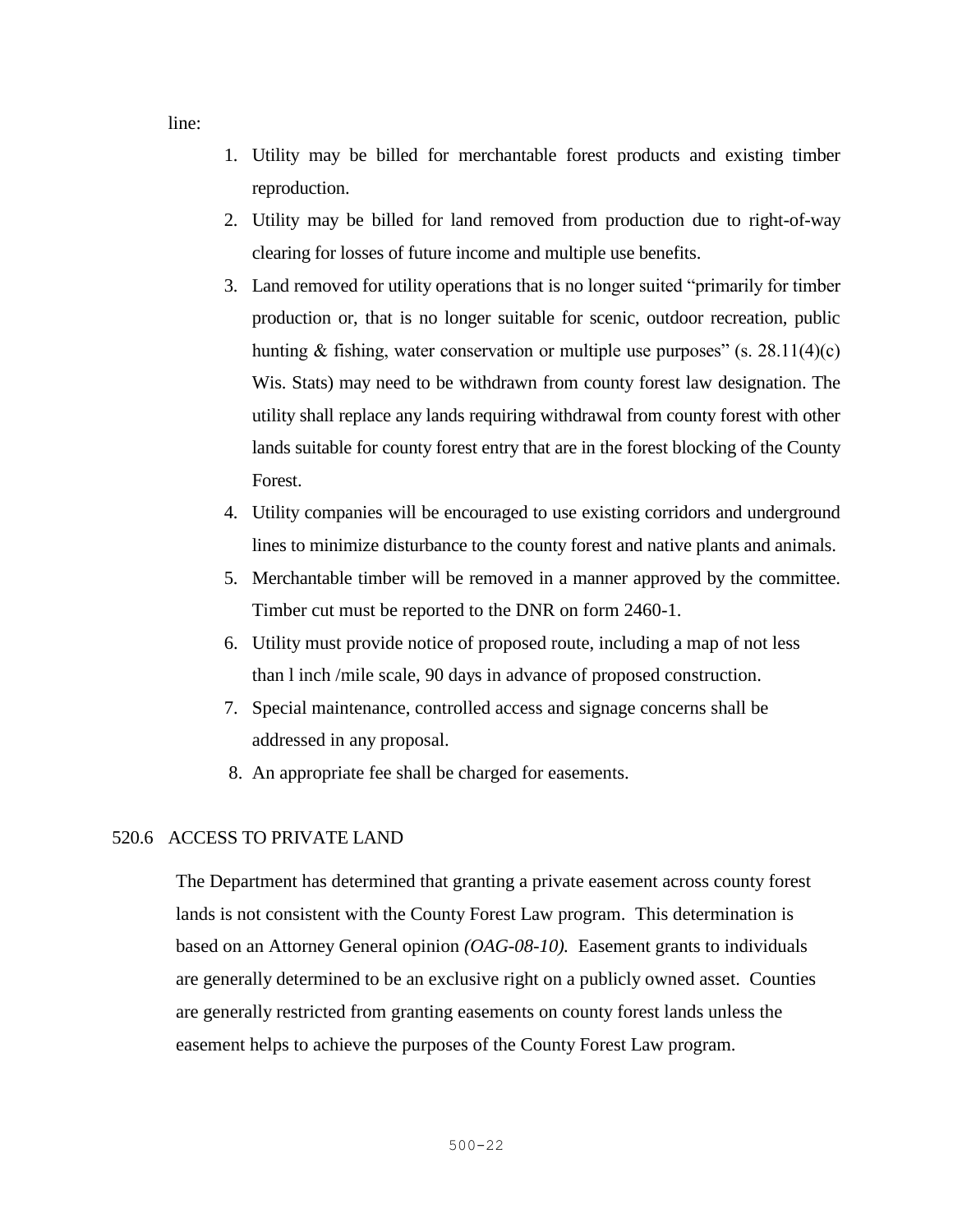### 520.6.1 Temporary Access

Requests for temporary access across County Forest Lands will be reviewed for any potential conflicts with management activities or public access. If impacts are minimal, access for short term needs will be permitted through the use of access agreements or letters of authorization. Temporary access is generally for activities such as access to maintain utilities (rail, powerline, etc.) or for logging access on private lands. The recipient of temporary access is required to restore the roadway to at least its prior condition and to expand coverage of any performance deposits or liability insurance to cover the use of the County road.

#### 520.6.2 Access Agreements

Requests for access to private lands may be made by private parties to build or improve access roads through the County Forest. Access agreements will be considered on a caseby-case basis and with the understanding that the County is not legally obligated to provide access to private lands.

The fee for access agreements will be negotiated at the time of the permit request. The committee may elect to waive these fees in cases of agreement renewals or in cases of existing roads or driveways.

Access across County Forest lands must be demonstrated by the applicant as the route of last resort, including evidence of an offer of fair compensation for access across other private lands. The following stipulations will be included in access agreements:

- 1. Permits are made by and between the County and the property owner. The permits are not transferrable and subsequent property owners must secure their own agreement.
- 2. Permits are not to exceed 10 years.
- 3. Gates, signs, or other articles of the permittee are not permitted on County lands.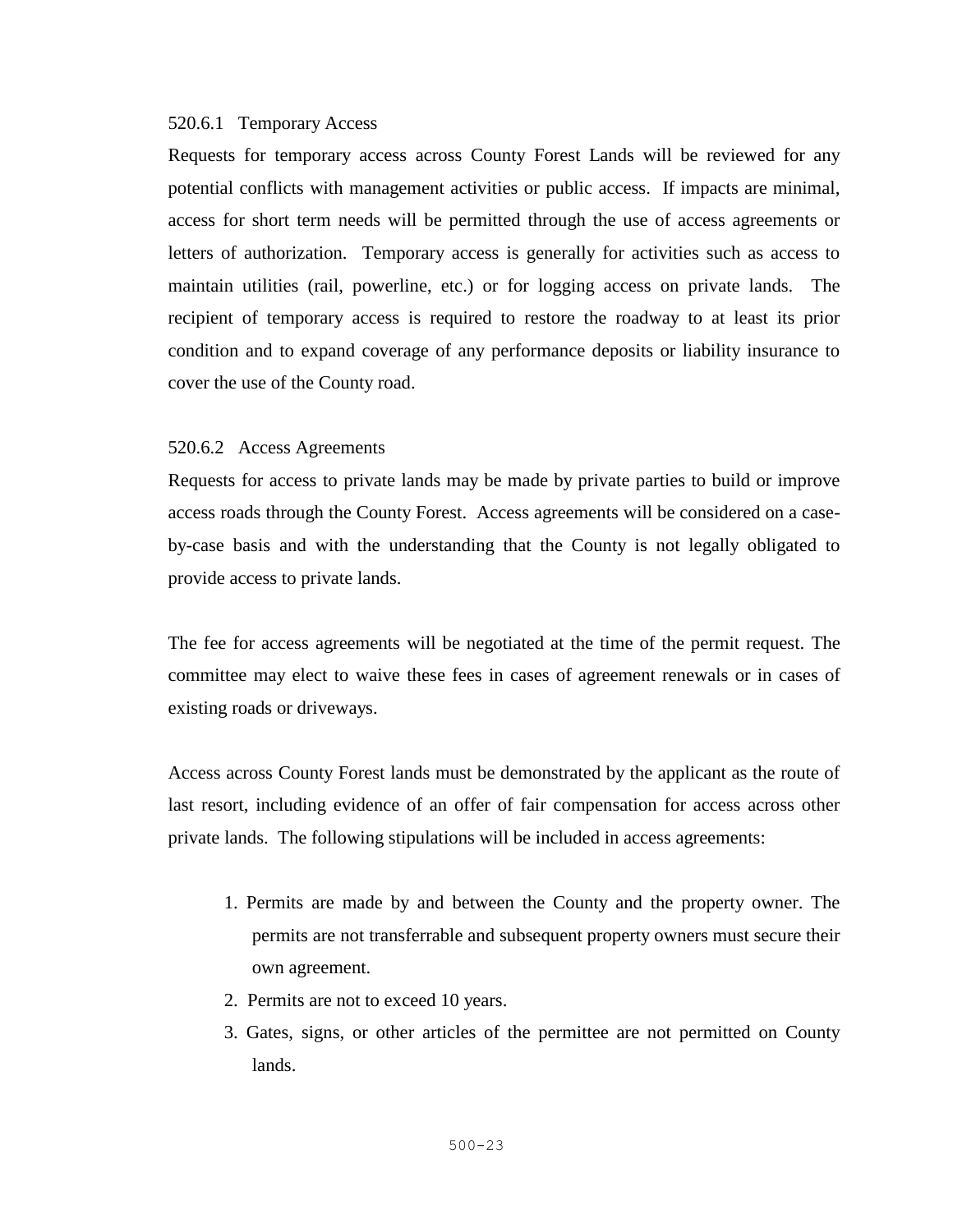Currently there is no standardized access agreement in use by Juneau County Land Forestry and Parks as they have been created as needed on a case by case basis. The development of a new standardized agreement is planned by the committee and will bring consistency and efficiency to the process.

#### 520.6.3 Prescriptive Easements

Historical access points and driveways may meet the legal requirements of prescriptive use. A prescriptive use easement does not generally trigger a need to withdraw lands from the County Forest program unless the public is excluded from motorized travel on the subject road. Any potential claims of prescriptive easement across County Forest lands must be reviewed by legal counsel in order to determine legal validity and possible legal defense or standing.

### 520.6.4 Other Types of Access

Complex issues of private access needs may arise in the future. Any proposals to grant an easement across County Forest must help achieve the purposes of the County Forest Law and meet a standard of better and higher public use. Easements to private parties will require withdrawal from County Forest Law and are to be discussed with the Department prior to initiating any proposals.

### 520.7 PRIVATE UTILITY SERVICE LINES

If a landowner cannot gain utility access across other lands, the committee may consider a land use agreement for access across County Forest. Requests will be considered on a case by case basis. These agreements should consider the inclusions mentioned below:

- 1. The permit is non-transferrable
- 2. The County retains full ownership of the utility corridor, however it shall not be liable for maintenance, upkeep, or other damages associated with the utility service.
- 3. The permittee waives any rights to any declaration of ownership or interest in the utility corridor on County land for administrative costs as a result of this Land Use Agreement – Utility permit. This agreement is granted upon the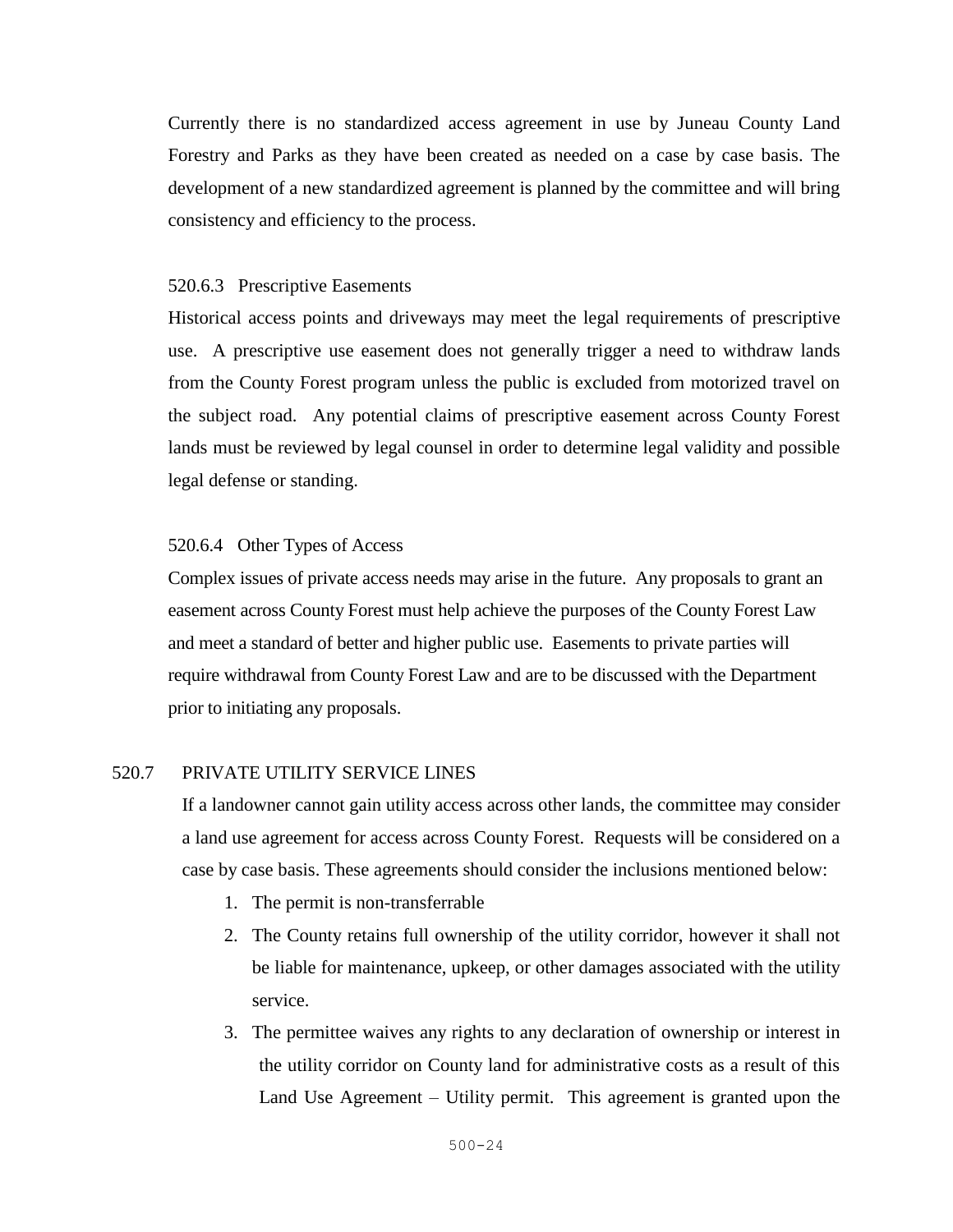signature and any fees being received by Juneau County.

- 4. The permittee agrees to compensate Juneau County for any and all damages caused by the utility line that crosses the County's land.
- *5.* The fee for such a land use agreement will be negotiated at the time of the permit request.
- 6. The standard land use agreement for utility access is included in the appendix.

### 520.8 COMMUNICATION TOWERS

The siting of communication towers on the Juneau County Forest will be considered by the committee on a limited basis. Requests will be considered on a case by case basis subject to the following conditions:

- 1. It must be demonstrated that the site is the most practical location for such a tower.
- 2. Land selected for such a tower is no longer suitable for continued entry in the County Forest program. According to section 28.11(4), Wis. Stats, any accompanying lands needed for tower support wires that inhibit the practice of forestry and are no longer suitable for scenic, outdoor recreation, public hunting & fishing, water conservation or multiple use purposes may also need to be withdrawn from County Forest Law. Withdrawal is subject to approval by both County Board and DNR. The cellular communication company shall replace any lands requiring withdrawal from county forest with other lands suitable for county forest entry that are in the forest blocking.
- 3. A request to withdraw lands from County Forest Law by a private communication company shall follow withdrawal protocol.
- 4. Juneau County shall be provided use of such tower for a fee that will be negotiated at the time of the permit request*.* Any agreement should also consider the inclusions listed under 520.5 (Items 1-8).